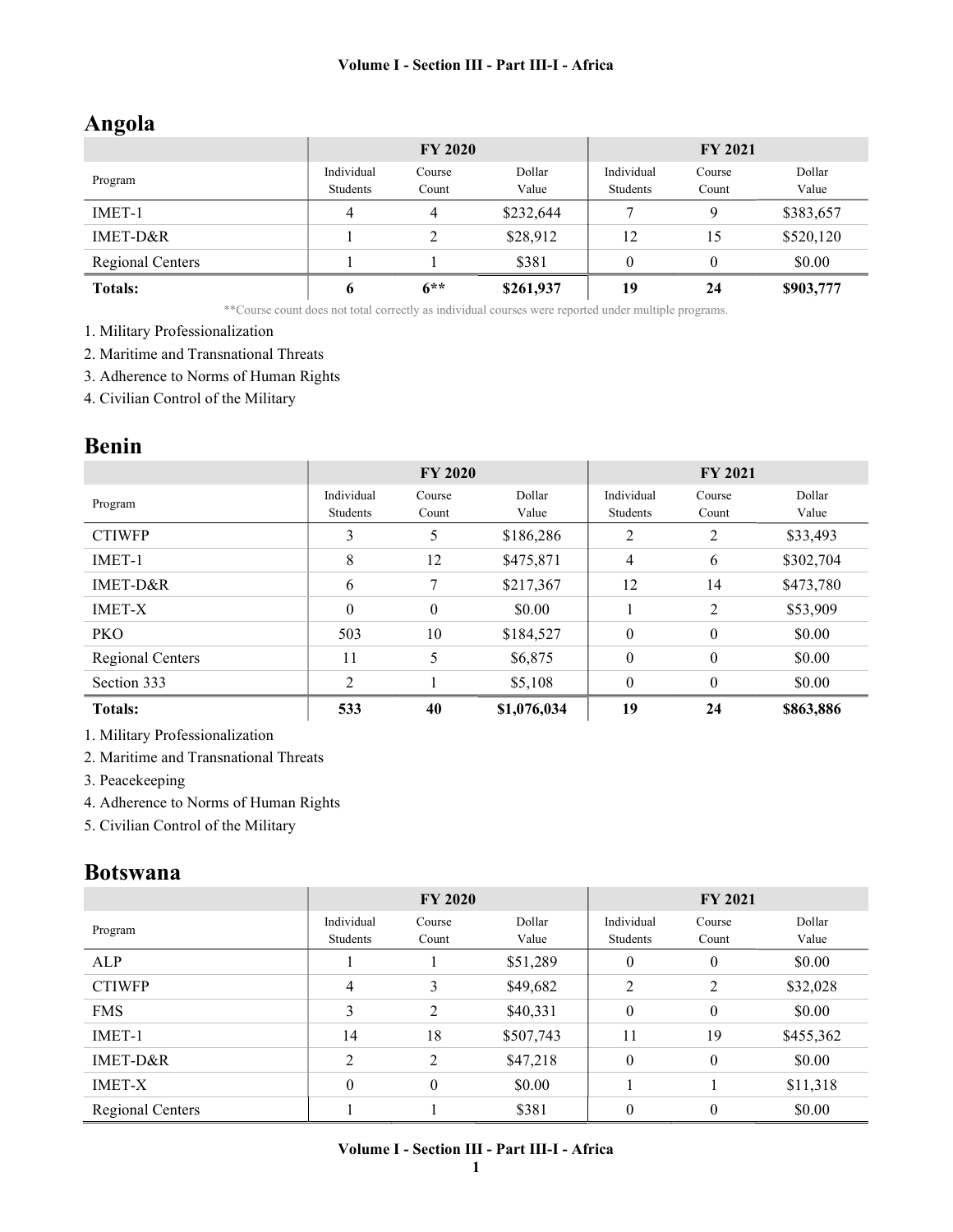| <b>Totals:</b> |           | 25 | $25**$ | $$696,644$   14 22                                                                                                                                                                                                                                           |  | \$498,708 |
|----------------|-----------|----|--------|--------------------------------------------------------------------------------------------------------------------------------------------------------------------------------------------------------------------------------------------------------------|--|-----------|
|                | $16 - 16$ |    |        | $\mathcal{A} = \{ \mathcal{A} \mid \mathcal{A} \leq \mathcal{A} \}$ . The contract of the contract of the contract of the contract of the contract of the contract of the contract of the contract of the contract of the contract of the contract of the co |  |           |

\*\*Course count does not total correctly as individual courses were reported under multiple programs.

- 1. Military Professionalization
- 2. Adherence to Norms of Human Rights
- 3. Civilian Control of the Military

## Burkina Faso

|                  |                        | <b>FY 2020</b>  |                 |                        | <b>FY 2021</b>  |                 |
|------------------|------------------------|-----------------|-----------------|------------------------|-----------------|-----------------|
| Program          | Individual<br>Students | Course<br>Count | Dollar<br>Value | Individual<br>Students | Course<br>Count | Dollar<br>Value |
| <b>CTIWFP</b>    | 4                      | 4               | \$51,986        | 5                      | $\overline{4}$  | \$43,916        |
| IMET-1           | 9                      | 18              | \$436,001       | 15                     | 29              | \$742,045       |
| IMET-D&R         | 4                      | 7               | \$110,559       | 3                      | 3               | \$44,203        |
| <b>NADR</b>      | 21                     | 3               | \$3,570         | 8                      |                 | \$2,176         |
| <b>PKO</b>       | 631                    | 26              | \$531,216       | $\mathbf{0}$           | $\theta$        | \$0.00          |
| Regional Centers | 13                     | 6               | \$31,066        | $\theta$               | $\theta$        | \$0.00          |
| <b>Totals:</b>   | 682                    | 64              | \$1,164,398     | 31                     | $36**$          | \$832,340       |

\*\*Course count does not total correctly as individual courses were reported under multiple programs.

- 1. Military Professionalization
- 2. Peacekeeping
- 3. Adherence to Norms of Human Rights
- 4. Civilian Control of the Military

### Burundi

|                |                        | <b>FY 2020</b>  |                 | <b>FY 2021</b>         |                 |                 |
|----------------|------------------------|-----------------|-----------------|------------------------|-----------------|-----------------|
| Program        | Individual<br>Students | Course<br>Count | Dollar<br>Value | Individual<br>Students | Course<br>Count | Dollar<br>Value |
| <b>CTIWFP</b>  |                        |                 | \$33,631        | 4                      | 4               | \$166,820       |
| IMET-1         |                        |                 | \$0.00          |                        |                 | \$51,650        |
| <b>Totals:</b> |                        |                 | \$33,631        |                        | o               | \$218,470       |

1. Military Professionalization

- 2. Peacekeeping
- 3. Border Security and Transnational Threats
- 4. Adherence to Norms of Human Rights
- 5. Civilian Control of the Military

## Cameroon

|               |                        | <b>FY 2020</b>  |                 | <b>FY 2021</b>         |                 |                 |
|---------------|------------------------|-----------------|-----------------|------------------------|-----------------|-----------------|
| Program       | Individual<br>Students | Course<br>Count | Dollar<br>Value | Individual<br>Students | Course<br>Count | Dollar<br>Value |
| <b>CTIWFP</b> | 4                      | 3               | \$408,144       | 6                      | 8               | \$217,586       |
| <b>FMF</b>    | 23                     | 2               | \$205,433       | $\theta$               | $\theta$        | \$0.00          |
| <b>HMA</b>    | 28                     |                 | \$40,292        | $\theta$               | $\theta$        | \$0.00          |
| IMET-1        | 17                     | 26              | \$831,126       | 10                     | 17              | \$796,602       |
| IMET-2        | 6                      | 11              | \$164,802       | $\theta$               | $\theta$        | \$0.00          |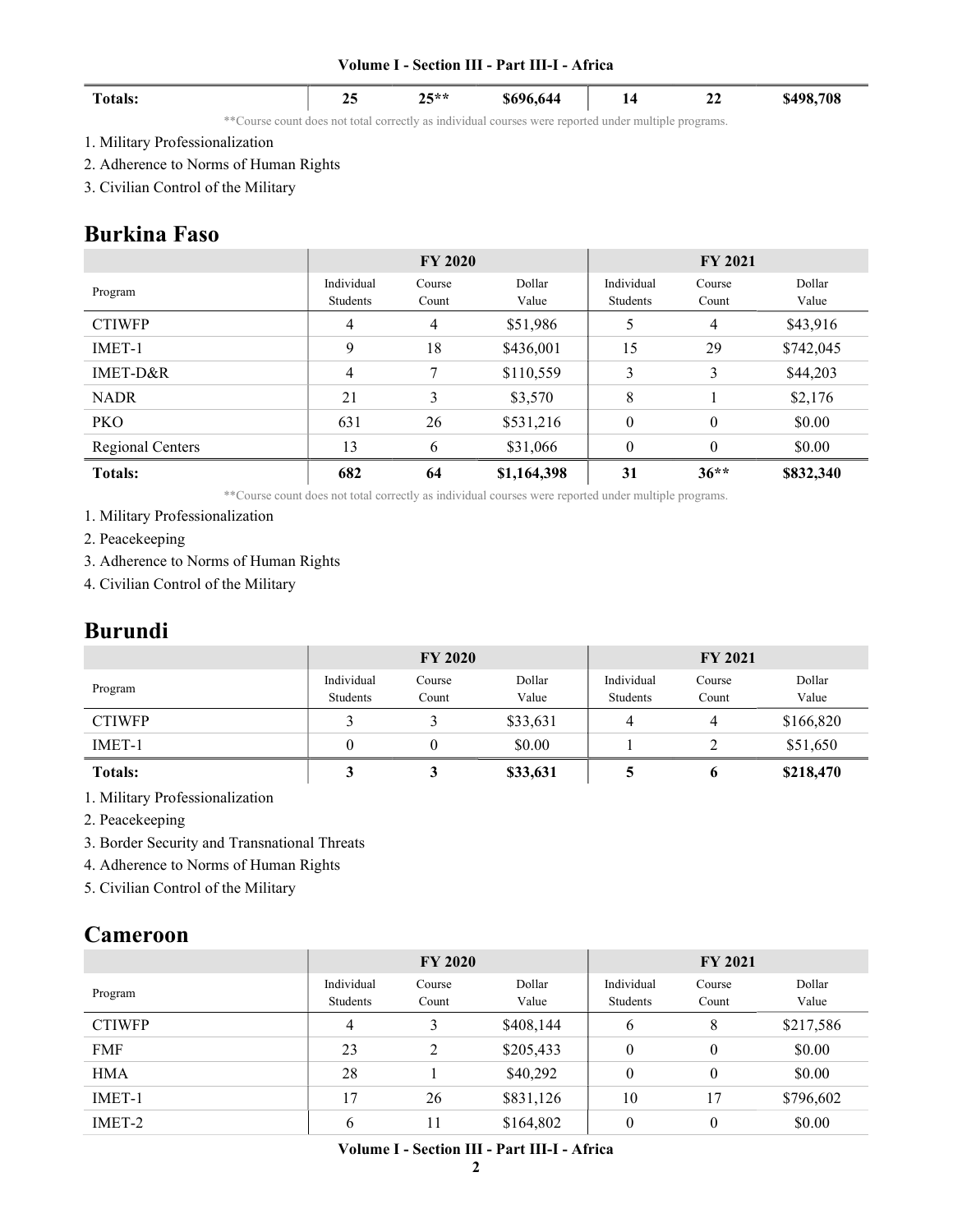| <b>Totals:</b>          | 127 | $72**$ | \$3,419,242 | 18       | $28**$   | \$1,236,364 |
|-------------------------|-----|--------|-------------|----------|----------|-------------|
| Service Academies       | 10  |        | \$1,330,506 | $\Omega$ |          | \$0.00      |
| Section 333             |     |        | \$34,746    | $\theta$ | $\theta$ | \$0.00      |
| <b>Regional Centers</b> | 8   |        | \$7,585     | $\theta$ | $\theta$ | \$0.00      |
| <b>PKO</b>              | 27  | 11     | \$268,206   | $\theta$ | $\theta$ | \$0.00      |
| <b>IMET-X</b>           | 0   | 0      | \$0.00      |          | 2        | \$51,124    |
| IMET-D&R                |     | 8      | \$128,402   |          | 2        | \$171,052   |
|                         |     |        |             |          |          |             |

\*\*Course count does not total correctly as individual courses were reported under multiple programs.

- 1. Military Professionalization
- 2. Maritime and Transnational Threats
- 3. Border Security and Transnational Threats
- 4. Adherence to Norms of Human Rights

5. Civilian Control of the Military

### Cape Verde, Republic of

|                  |                        | <b>FY 2020</b>  |                 |                        | <b>FY 2021</b>  |                 |
|------------------|------------------------|-----------------|-----------------|------------------------|-----------------|-----------------|
| Program          | Individual<br>Students | Course<br>Count | Dollar<br>Value | Individual<br>Students | Course<br>Count | Dollar<br>Value |
| IMET-1           | 4                      | 6               | \$129,895       | 3                      | $\overline{4}$  | \$103,260       |
| IMET-D&R         | $\theta$               | $\theta$        | \$0.00          |                        | 2               | \$47,859        |
| Regional Centers |                        | 2               | \$29,041        | 0                      | $\theta$        | \$0.00          |
| Section 333      | ↑                      |                 | \$7,179         | $\theta$               | $\theta$        | \$0.00          |
| <b>Totals:</b>   | 11                     | 9               | \$166,115       | 4                      | $5**$           | \$151,119       |

\*\*Course count does not total correctly as individual courses were reported under multiple programs.

1. Military Professionalization

- 2. Maritime and Transnational Threats
- 3. Adherence to Norms of Human Rights

4. Civilian Control of the Military

### Central African Republic

|                  |                        | <b>FY 2020</b>   |                 | <b>FY 2021</b>         |                 |                 |  |
|------------------|------------------------|------------------|-----------------|------------------------|-----------------|-----------------|--|
| Program          | Individual<br>Students | Course<br>Count  | Dollar<br>Value | Individual<br>Students | Course<br>Count | Dollar<br>Value |  |
| <b>CTIWFP</b>    | 0                      | 0                | \$0.00          |                        |                 | \$13,253        |  |
| IMET-1           | 0                      | $\boldsymbol{0}$ | \$0.00          | 2                      | 4               | \$96,056        |  |
| IMET-D&R         |                        | 2                | \$72,990        |                        | 5               | \$149,593       |  |
| <b>PKO</b>       | 275                    | 14               | \$4,002,625     | $\theta$               | $\theta$        | \$0.00          |  |
| Regional Centers | 4                      | 2                | \$22,486        | $\theta$               | $\theta$        | \$0.00          |  |
| <b>Totals:</b>   | 280                    | 18               | \$4,098,101     | 4                      | 10              | \$258,902       |  |

1. Military Professionalization

2. Adherence to Norms of Human Rights

3. Civilian Control of the Military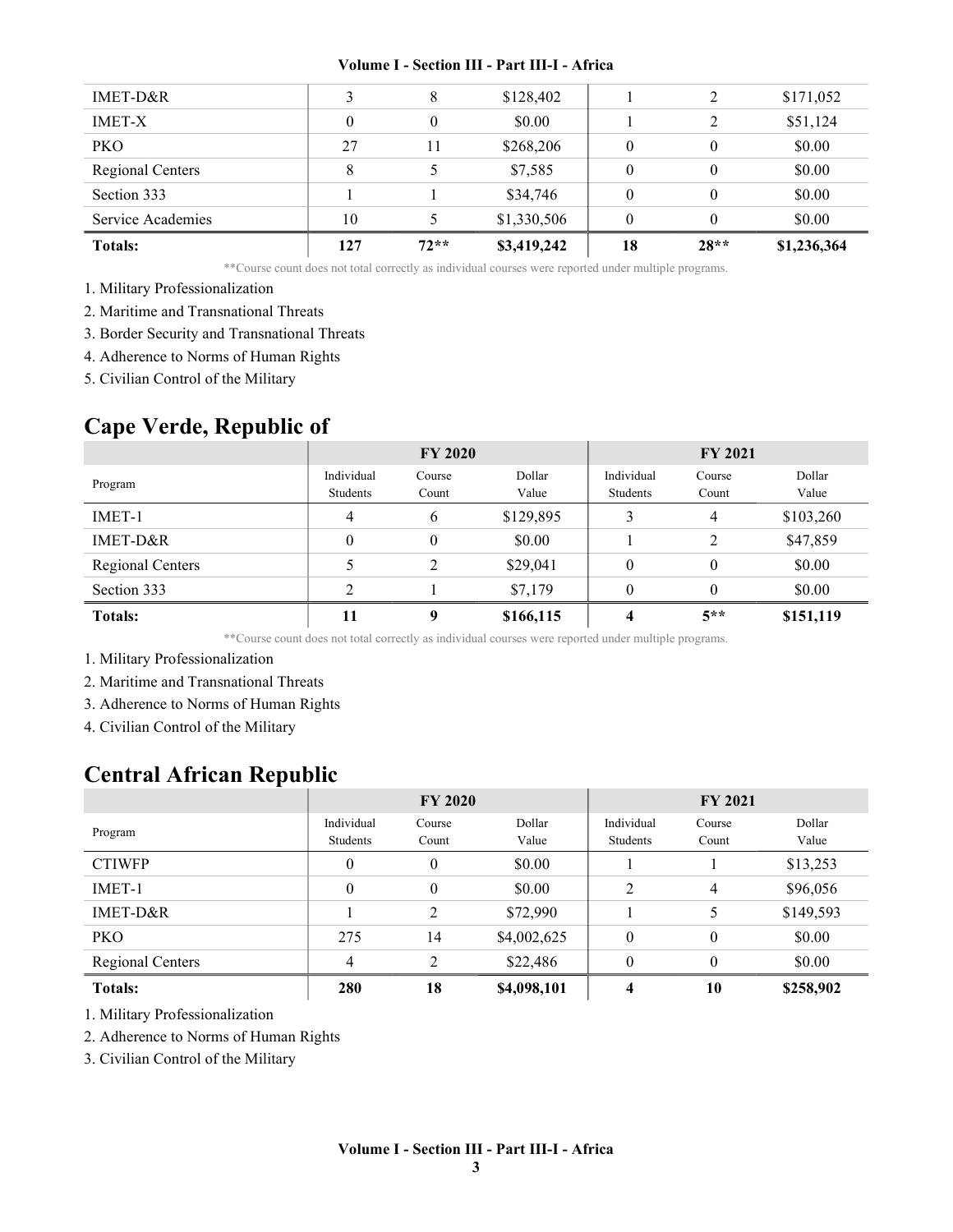# Chad

|                     |                        | <b>FY 2020</b>  |                 | <b>FY 2021</b>         |                 |                 |
|---------------------|------------------------|-----------------|-----------------|------------------------|-----------------|-----------------|
| Program             | Individual<br>Students | Course<br>Count | Dollar<br>Value | Individual<br>Students | Course<br>Count | Dollar<br>Value |
| <b>CTIWFP</b>       |                        |                 | \$21,356        | 4                      | $\overline{4}$  | \$97,694        |
| <b>FMF</b>          | 27                     | 26              | \$2,069,975     | 5                      | 6               | \$221,061       |
| IMET-1              | 20                     | 36              | \$752,024       | 10                     | 18              | \$428,305       |
| <b>IMET-D&amp;R</b> | 2                      | 3               | \$63,341        | 10                     | 15              | \$444,580       |
| <b>NADR</b>         | $\overline{2}$         |                 | \$264           | 50                     | 5               | \$8,604         |
| PKO                 | 312                    | 27              | \$725,384       | 15                     | 7               | \$344,745       |
| Regional Centers    | 8                      | 3               | \$17,373        | $\theta$               | $\theta$        | \$0.00          |
| Section 333         | 50                     | 5               | \$46,355        | $\theta$               | $\theta$        | \$0.00          |
| <b>Totals:</b>      | 422                    | $100**$         | \$3,696,072     | 94                     | 55              | \$1,544,989     |

\*\*Course count does not total correctly as individual courses were reported under multiple programs.

1. Military Professionalization

2. Border Security and Transnational Threats

3. Adherence to Norms of Human Rights

4. Civilian Control of the Military

### Comoros

|                |                        | <b>FY 2020</b>  |                 | <b>FY 2021</b>         |                 |                 |
|----------------|------------------------|-----------------|-----------------|------------------------|-----------------|-----------------|
| Program        | Individual<br>Students | Course<br>Count | Dollar<br>Value | Individual<br>Students | Course<br>Count | Dollar<br>Value |
| IMET-1         |                        |                 | \$0.00          |                        |                 | \$29,877        |
| IMET-D&R       | 0                      |                 | \$0.00          | o                      | 10              | \$343,614       |
| <b>Totals:</b> | $\boldsymbol{0}$       |                 | \$0.00          | Q                      | 11              | \$373,491       |

1. Military Professionalization

2. Maritime and Transnational Threats

3. Adherence to Norms of Human Rights

4. Civilian Control of the Military

# Congo, Democratic Republic of (Kinshasa)

|                         | <b>FY 2020</b> |          |          | <b>FY 2021</b>   |          |           |
|-------------------------|----------------|----------|----------|------------------|----------|-----------|
|                         | Individual     | Course   | Dollar   | Individual       | Course   | Dollar    |
| Program                 | Students       | Count    | Value    | Students         | Count    | Value     |
| <b>CTIWFP</b>           | $\theta$       | $\theta$ | \$0.00   |                  |          | \$9,610   |
| IMET-1                  | $\theta$       | $\theta$ | \$0.00   | 4                | 7        | \$154,529 |
| IMET-D&R                | $\theta$       | $\theta$ | \$0.00   | 18               | 19       | \$810,822 |
| <b>PKO</b>              | 45             | 3        | \$7,655  | $\boldsymbol{0}$ | $\theta$ | \$0.00    |
| <b>Regional Centers</b> | 3              |          | \$19,629 | $\theta$         | $\theta$ | \$0.00    |
| <b>Totals:</b>          | 48             | 4        | \$27,284 | 23               | $25**$   | \$974,961 |

\*\*Course count does not total correctly as individual courses were reported under multiple programs.

1. Military Professionalization

- 2. Adherence to Norms of Human Rights
- 3. Civilian Control of the Military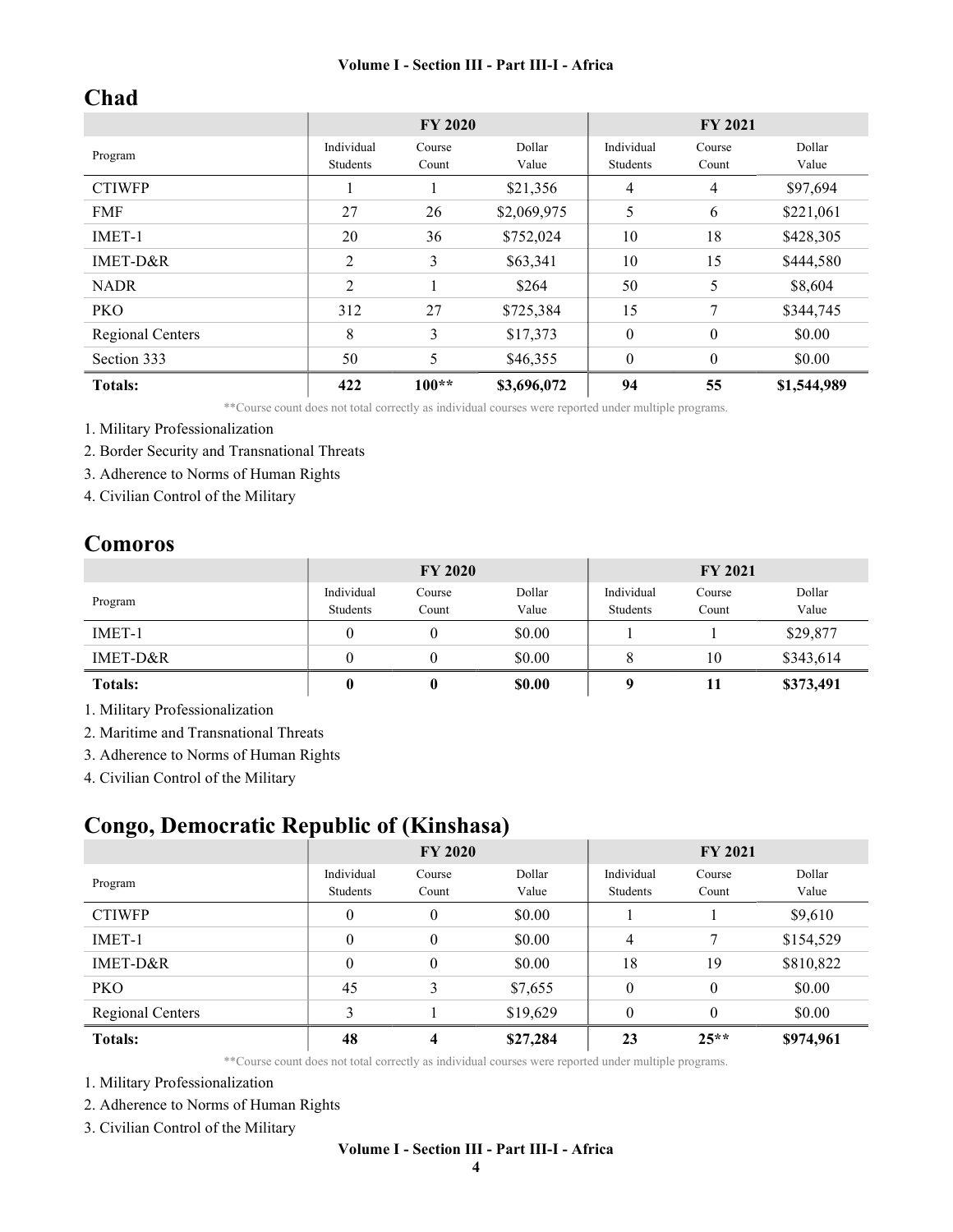# Congo, Republic of (Brazzaville)

|                         |            | <b>FY 2020</b> |         |            | <b>FY 2021</b> |           |  |  |
|-------------------------|------------|----------------|---------|------------|----------------|-----------|--|--|
| Program                 | Individual | Course         | Dollar  | Individual | Course         | Dollar    |  |  |
|                         | Students   | Count          | Value   | Students   | Count          | Value     |  |  |
| <b>CTIWFP</b>           | $\theta$   | $\theta$       | \$0.00  |            |                | \$9,610   |  |  |
| IMET-1                  | $\theta$   | $\theta$       | \$0.00  | 2          | $\overline{4}$ | \$76,129  |  |  |
| IMET-D&R                | $\theta$   | $\theta$       | \$0.00  | 13         | 17             | \$682,551 |  |  |
| <b>Regional Centers</b> |            | $2^{1}$        | \$8,553 | $\theta$   | $\theta$       | \$0.00    |  |  |
| <b>Totals:</b>          |            |                | \$8,553 | 16         | 22             | \$768,290 |  |  |

1. Military Professionalization

2. Adherence to Norms of Human Rights

3. Civilian Control of the Military

# Cote D'Ivoire, Republic of

|                  | <b>FY 2020</b> |        |           | <b>FY 2021</b> |          |           |
|------------------|----------------|--------|-----------|----------------|----------|-----------|
| Program          | Individual     | Course | Dollar    | Individual     | Course   | Dollar    |
|                  | Students       | Count  | Value     | Students       | Count    | Value     |
| <b>CTIWFP</b>    | 6              | 6      | \$69,414  | 3              | 3        | \$48,658  |
| IMET-1           | 13             | 19     | \$507,347 | 11             | 23       | \$447,478 |
| IMET-D&R         |                |        | \$43,884  | 5              | 12       | \$355,684 |
| Regional Centers | 16             | 5      | \$11,359  | $\theta$       | $\theta$ | \$0.00    |
| Section 333      | $\mathcal{D}$  |        | \$5,108   | $\theta$       | $\theta$ | \$0.00    |
| <b>Totals:</b>   | 38             | 32     | \$637,112 | 19             | 38       | \$851,820 |

1. Military Professionalization

2. Maritime and Transnational Threats

3. Adherence to Norms of Human Rights

4. Civilian Control of the Military

## Djibouti

|                  | <b>FY 2020</b>         |                 |                 | <b>FY 2021</b>         |                  |                 |
|------------------|------------------------|-----------------|-----------------|------------------------|------------------|-----------------|
| Program          | Individual<br>Students | Course<br>Count | Dollar<br>Value | Individual<br>Students | Course<br>Count  | Dollar<br>Value |
| <b>CTIWFP</b>    | 2                      | 3               | \$33,068        | 4                      | 5                | \$178,989       |
| <b>FMF</b>       | 2                      | 3               | \$169,019       |                        | 2                | \$67,952        |
| IMET-1           | 13                     | 25              | \$592,374       | 16                     | 28               | \$1,052,795     |
| $IMET-D&R$       | $\theta$               | $\overline{0}$  | \$0.00          | 2                      | $\overline{4}$   | \$119,568       |
| <b>PKO</b>       | 18                     | $\overline{2}$  | \$39,479        | $\mathbf{0}$           | $\mathbf{0}$     | \$0.00          |
| Regional Centers | 7                      | 3               | \$6,744         | $\mathbf{0}$           | $\boldsymbol{0}$ | \$0.00          |
| Section 333      | 379                    |                 | \$258,478       | 2                      | $\overline{2}$   | \$173,372       |
| <b>Totals:</b>   | 421                    | 37              | \$1,099,162     | 25                     | 41               | \$1,592,676     |

1. Military Professionalization

2. Adherence to Norms of Human Rights

3. Civilian Control of the Military

4. Border Security and Transnational Threats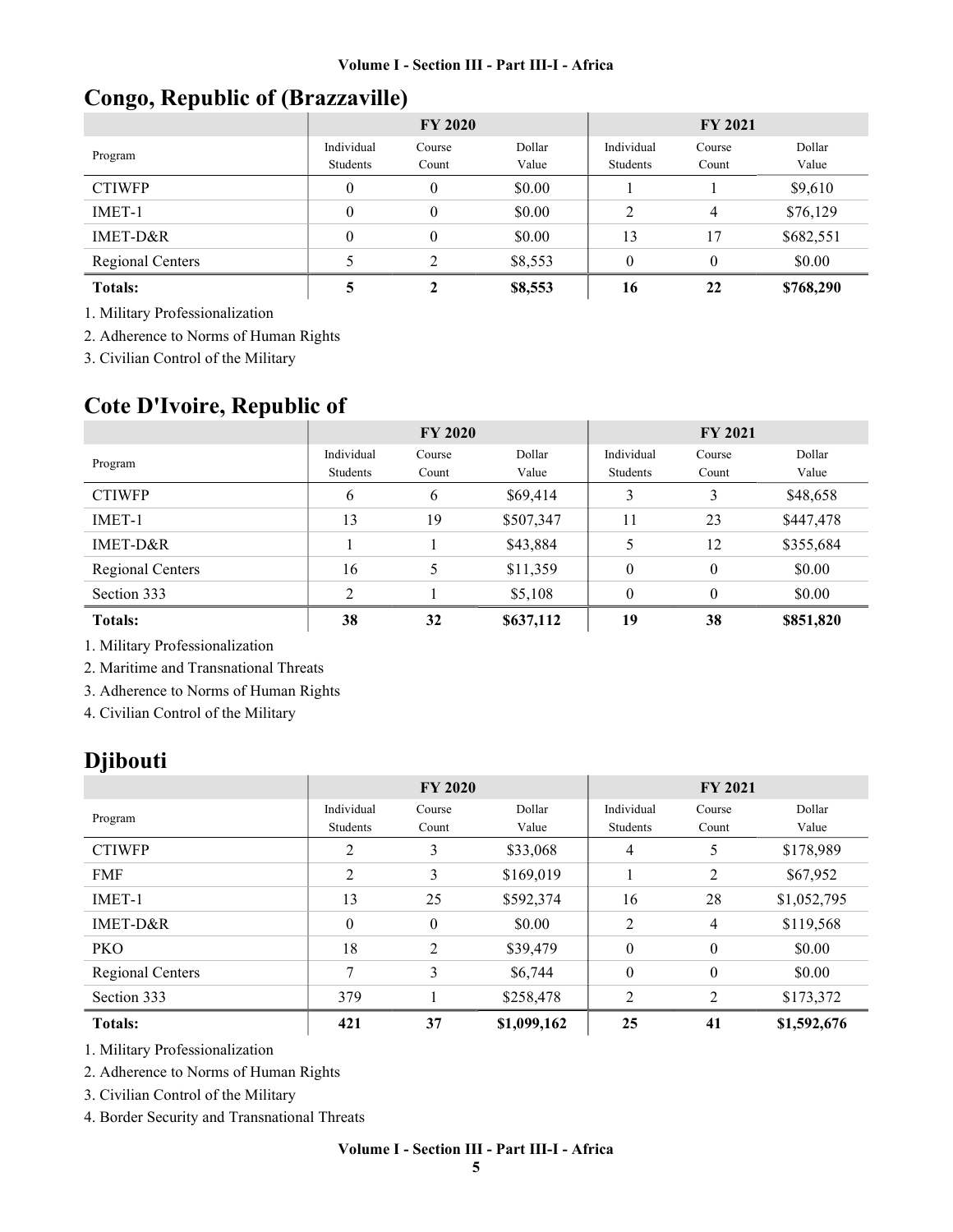- 5. Maritime and Transnational Threats
- 6. National Territorial Defense

# Equatorial Guinea

|                | <b>FY 2020</b>         |                 |                 | <b>FY 2021</b>         |                 |                 |
|----------------|------------------------|-----------------|-----------------|------------------------|-----------------|-----------------|
| Program        | Individual<br>Students | Course<br>Count | Dollar<br>Value | Individual<br>Students | Course<br>Count | Dollar<br>Value |
| IMET-2         |                        |                 | \$0.00          |                        |                 | \$275,732       |
| <b>Totals:</b> |                        |                 | \$0.00          |                        |                 | \$275,732       |

1. Military Professionalization

2. Adherence to Norms of Human Rights

3. Civilian Control of the Military

4. Maritime Security and Transnational Threats

## Ethiopia

|                     | <b>FY 2020</b>         |                  |                 | <b>FY 2021</b>         |                  |                 |
|---------------------|------------------------|------------------|-----------------|------------------------|------------------|-----------------|
| Program             | Individual<br>Students | Course<br>Count  | Dollar<br>Value | Individual<br>Students | Course<br>Count  | Dollar<br>Value |
| ALP                 | $\boldsymbol{0}$       | $\boldsymbol{0}$ | \$0.00          |                        |                  | \$34,057        |
| <b>CTIWFP</b>       |                        |                  | \$13,155        | 3                      | 4                | \$177,412       |
| <b>FHA</b>          | 29                     | 1                | \$10,237        | $\boldsymbol{0}$       | $\boldsymbol{0}$ | \$0.00          |
| IMET-1              | 17                     | 40               | \$1,099,439     | 3                      | 8                | \$540,168       |
| IMET-2              | 2                      | 3                | \$353,738       | $\mathbf{0}$           | $\boldsymbol{0}$ | \$0.00          |
| IMET-D&R            | $\theta$               | $\boldsymbol{0}$ | \$0.00          | 9                      | 14               | \$308,204       |
| Misc DoD/DoS Non-SA | 132                    | 4                | \$160,224       | 22                     | 1                | \$4,774         |
| PKO                 | 396                    | 13               | \$190,644       | 16                     | 13               | \$347,708       |
| Regional Centers    | 4                      | 3                | \$3,279         | $\theta$               | $\theta$         | \$0.00          |
| Section 333         | 16                     |                  | \$49,536        |                        |                  | \$0.00          |
| <b>Totals:</b>      | 597                    | 66               | \$1,880,252     | 55                     | $41**$           | \$1,412,323     |

\*\*Course count does not total correctly as individual courses were reported under multiple programs.

1. Military Professionalization

- 2. National Territorial Defense
- 3. Border Security and Transnational Threats
- 4. Adherence to Norms of Human Rights
- 5. Civilian Control of the Military
- 6. Peacekeeping

### Gabon

|            | <b>FY 2020</b>         |                 |                 | <b>FY 2021</b>         |                 |                 |
|------------|------------------------|-----------------|-----------------|------------------------|-----------------|-----------------|
| Program    | Individual<br>Students | Course<br>Count | Dollar<br>Value | Individual<br>Students | Course<br>Count | Dollar<br>Value |
| <b>FMS</b> |                        | C               | \$102,508       | 0                      | $\theta$        | \$0.00          |
| IMET-1     |                        | 10              | \$221,908       |                        |                 | \$392,316       |
| IMET-D&R   | $\theta$               | $\theta$        | \$0.00          | 3                      | 4               | \$96,995        |
| <b>PKO</b> |                        |                 | \$2,113         | $\theta$               | $\theta$        | \$0.00          |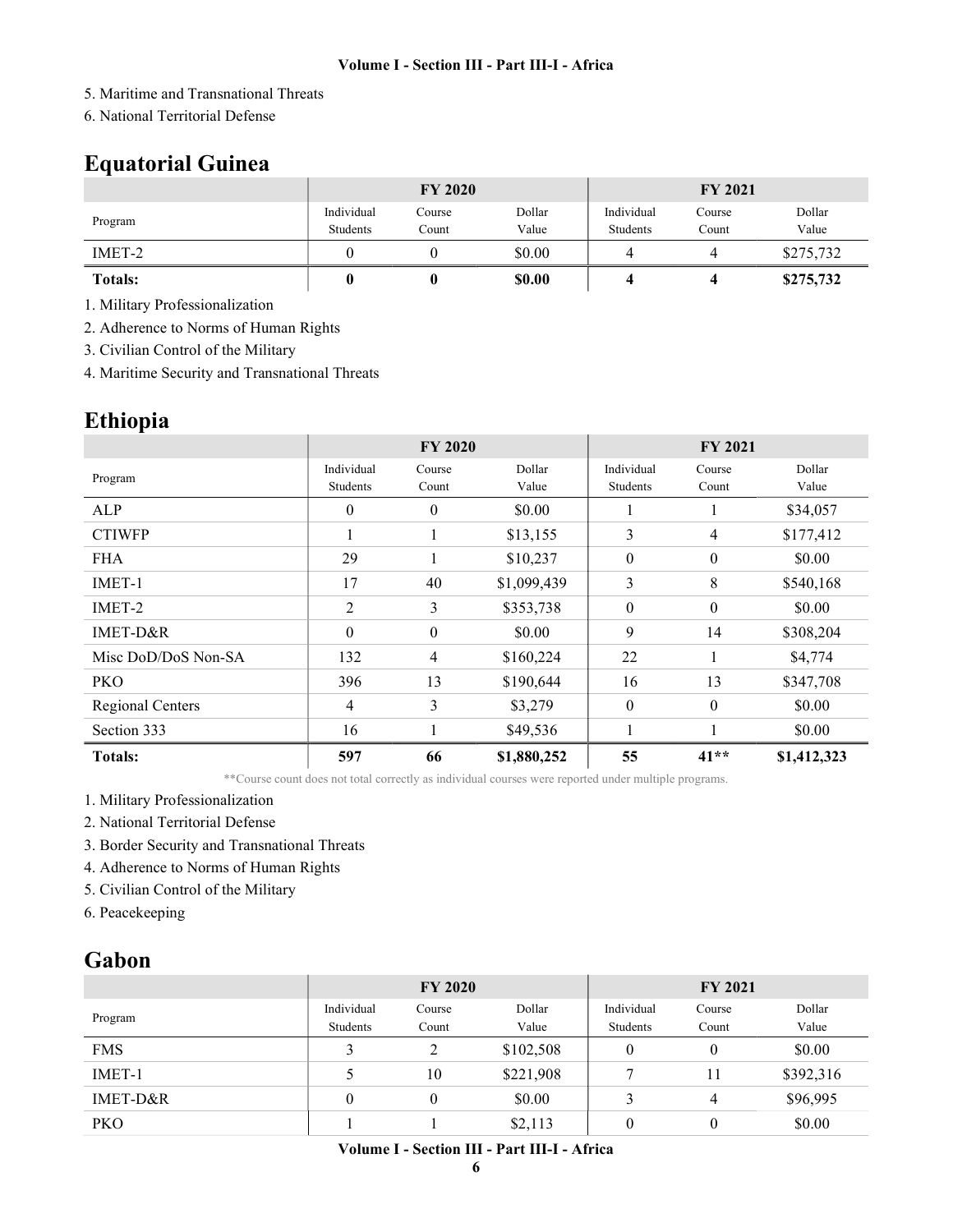| <b>Regional Centers</b> |   |    | \$5.799   |    |    | \$0.00    |
|-------------------------|---|----|-----------|----|----|-----------|
| <b>Totals:</b>          | - | 14 | \$332,328 | 10 | 15 | \$489,311 |

1. Military Professionalization

2. Maritime and Transnational Threats

3. Adherence to Norms of Human Rights

4. Civilian Control of the Military

# Gambia, The

|                   | <b>FY 2020</b>         |                 |                 | <b>FY 2021</b>         |                 |                 |
|-------------------|------------------------|-----------------|-----------------|------------------------|-----------------|-----------------|
| Program           | Individual<br>Students | Course<br>Count | Dollar<br>Value | Individual<br>Students | Course<br>Count | Dollar<br>Value |
| IMET-1            |                        | 4               | \$57,418        | 4                      | 4               | \$119,293       |
| IMET-D&R          |                        |                 | \$67,444        | $\theta$               | $\theta$        | \$0.00          |
| Regional Centers  | b                      | 3               | \$19,686        | $\theta$               | $\theta$        | \$0.00          |
| Service Academies |                        |                 | \$344,243       | $\theta$               | $\theta$        | \$0.00          |
| <b>Totals:</b>    | 12                     | 11              | \$488,791       |                        | 4               | \$119,293       |

1. Military Professionalization

2. Adherence to Norms of Human Rights

3. Civilian Control of the Military

### Ghana

|                  | <b>FY 2020</b>         |                 |                 | <b>FY 2021</b>         |                 |                 |
|------------------|------------------------|-----------------|-----------------|------------------------|-----------------|-----------------|
| Program          | Individual<br>Students | Course<br>Count | Dollar<br>Value | Individual<br>Students | Course<br>Count | Dollar<br>Value |
| ALP              |                        | 2               | \$56,529        | $\theta$               | $\theta$        | \$0.00          |
| <b>CTIWFP</b>    | 15                     | 15              | \$457,530       | 16                     | 13              | \$395,326       |
| Exchange         | 3                      |                 | \$15,000        | $\boldsymbol{0}$       | $\theta$        | \$0.00          |
| IMET-1           | 35                     | 54              | \$1,349,123     | 16                     | 28              | \$926,749       |
| IMET-D&R         | 7                      | 7               | \$194,295       | 17                     | 23              | \$427,454       |
| <b>PKO</b>       | 1143                   | 20              | \$634,202       | $\theta$               | $\theta$        | \$0.00          |
| Regional Centers | 10                     | 5               | \$15,366        | $\boldsymbol{0}$       | $\theta$        | \$0.00          |
| Section 333      | 13                     | 2               | \$13,510        | 2                      | 2               | \$0.00          |
| <b>Totals:</b>   | 1227                   | $105**$         | \$2,735,555     | 51                     | $65***$         | \$1,749,529     |

\*\*Course count does not total correctly as individual courses were reported under multiple programs.

1. Military Professionalization

2. Peacekeeping

- 3. Maritime Security and Transnational Threats
- 4. Adherence to Norms of Human Rights
- 5. Civilian Control of the Military

# Guinea

|         | FY 2020    |        |        | <b>FY 2021</b> |        |        |
|---------|------------|--------|--------|----------------|--------|--------|
| Program | Individual | Course | Dollar | Individual     | Course | Dollar |
|         | Students   | .`ount | Value  | Students       | Count  | Value  |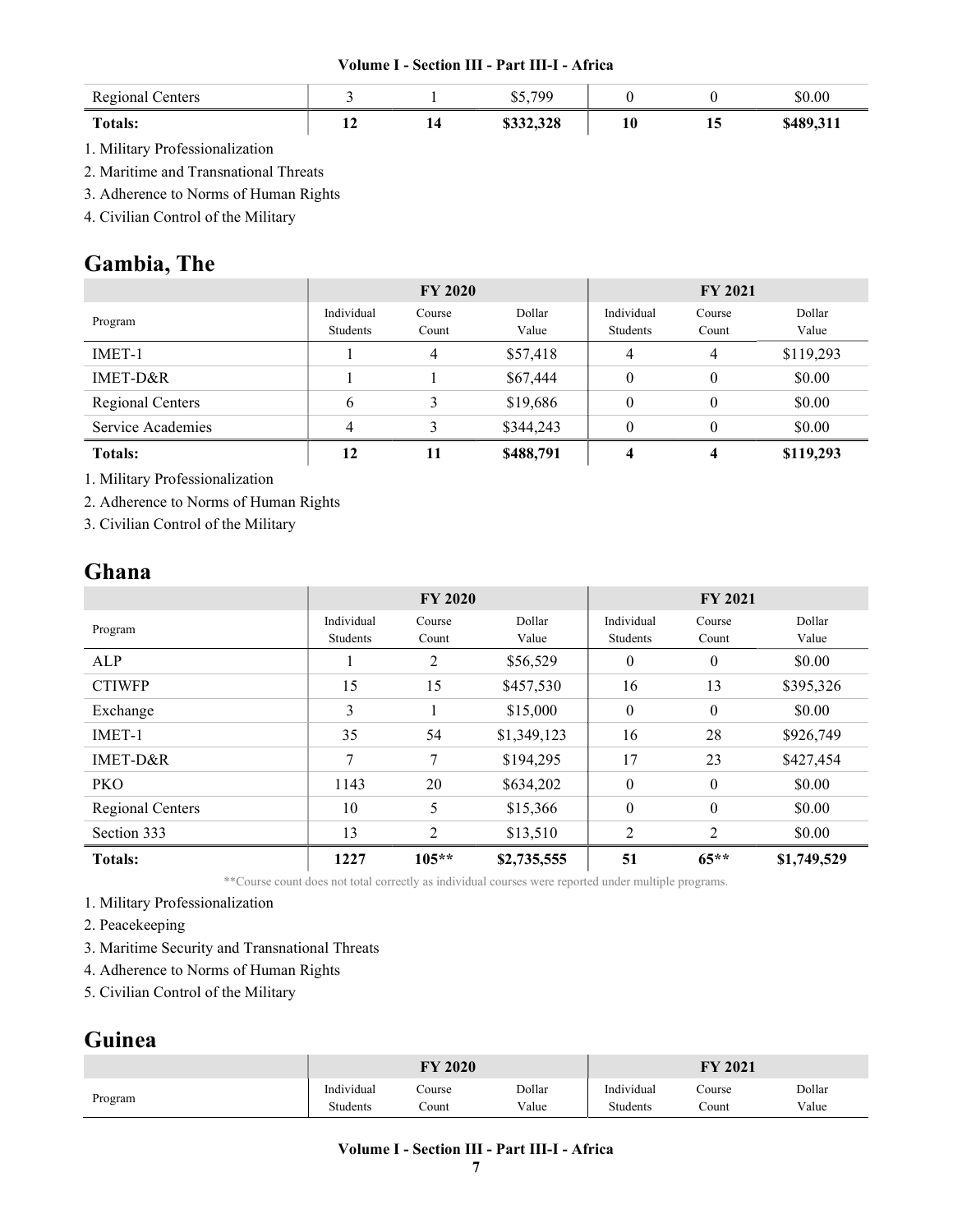| <b>CTIWFP</b>    |      |    | \$19,913    |          | 0        | \$0.00    |
|------------------|------|----|-------------|----------|----------|-----------|
| IMET-1           | 12   | 18 | \$413,692   | 6        | 7        | \$178,301 |
| IMET-2           |      | C  | \$80,810    | $\theta$ | $\theta$ | \$0.00    |
| $IMET-D&R$       |      | 6  | \$190,668   | 10       | 18       | \$398,750 |
| <b>PKO</b>       | 1000 | 15 | \$494,377   | $\theta$ | $\theta$ | \$0.00    |
| Regional Centers | Q    |    | \$17,336    | 0        | $\theta$ | \$0.00    |
| <b>Totals:</b>   | 1026 | 47 | \$1,216,796 | 16       | $24**$   | \$577,051 |

\*\*Course count does not total correctly as individual courses were reported under multiple programs.

1. Military Professionalization

2. Maritime Security and Transnational Threats

3. Adherence to Norms of Human Rights

4. Civilian Control of the Military

# Guinea-Bissau

|                  | <b>FY 2020</b> |          |         | <b>FY 2021</b> |          |           |
|------------------|----------------|----------|---------|----------------|----------|-----------|
| Program          | Individual     | Course   | Dollar  | Individual     | Course   | Dollar    |
|                  | Students       | Count    | Value   | Students       | Count    | Value     |
| IMET-1           | 0              | 0        | \$0.00  | 2              | 2        | \$67,916  |
| IMET-D&R         | $\theta$       | $\theta$ | \$0.00  | 2              | 2        | \$143,606 |
| <b>NADR</b>      | 14             |          | \$7,882 | 40             | 3        | \$10,811  |
| Regional Centers |                |          | \$322   | $\theta$       | $\theta$ | \$0.00    |
| <b>Totals:</b>   | 15             | ኅ        | \$8,204 | 44             | 7        | \$222,333 |

1. Military Professionalization

2. Adherence to Norms of Human Rights

3. Civilian Control of the Military

# Kenya

|                  | <b>FY 2020</b>         |                  |                 | <b>FY 2021</b>         |                  |                 |
|------------------|------------------------|------------------|-----------------|------------------------|------------------|-----------------|
| Program          | Individual<br>Students | Course<br>Count  | Dollar<br>Value | Individual<br>Students | Course<br>Count  | Dollar<br>Value |
| <b>CTIWFP</b>    | 7                      | 12               | \$602,552       | 8                      | 9                | \$268,693       |
| <b>FMF</b>       | 12                     | 8                | \$251,228       | 8                      | 2                | \$13,006        |
| <b>FMS</b>       | 73                     | 30               | \$2,457,864     | 14                     | 18               | \$2,287,739     |
| IMET-1           | 18                     | 34               | \$1,268,083     | 11                     | 21               | \$999,292       |
| IMET-2           | $\mathbf{0}$           | $\boldsymbol{0}$ | \$0.00          |                        | 2                | \$39,085        |
| IMET-D&R         | 7                      | 12               | \$249,253       | 12                     | 16               | \$493,237       |
| <b>PKO</b>       | 11                     | 3                | \$41,800        |                        |                  | \$180,000       |
| Regional Centers | 6                      | $\overline{4}$   | \$3,922         | $\boldsymbol{0}$       | $\boldsymbol{0}$ | \$0.00          |
| Section 333      | 26                     | 9                | \$299,031       |                        |                  | \$1,349         |
| <b>Totals:</b>   | 160                    | $109**$          | \$5,173,733     | 56                     | $68**$           | \$4,282,401     |

\*\*Course count does not total correctly as individual courses were reported under multiple programs.

1. Military Professionalization

2. National Territorial Defense

3. Border Security and Transnational Threats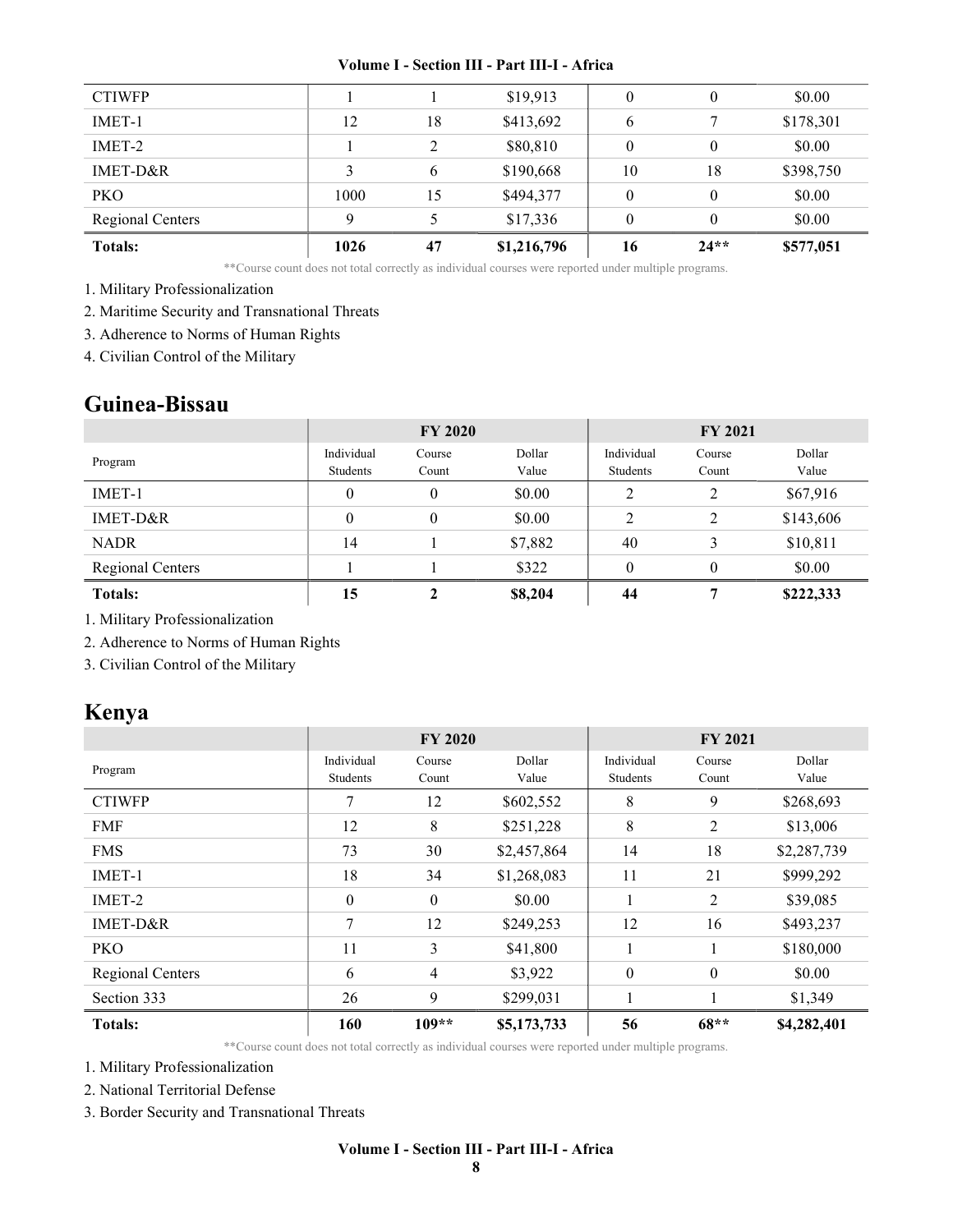#### 4. Peacekeeping

- 5. Maritime Security and Transnational Threats
- 6. Adherence to Norms of Human Rights
- 7. Civilian Control of the Military

### Lesotho

|                         | <b>FY 2020</b>         |                 |                 | <b>FY 2021</b>         |                 |                 |
|-------------------------|------------------------|-----------------|-----------------|------------------------|-----------------|-----------------|
| Program                 | Individual<br>Students | Course<br>Count | Dollar<br>Value | Individual<br>Students | Course<br>Count | Dollar<br>Value |
| $IMET-1$                |                        |                 | \$0.00          | 2                      |                 | \$45,298        |
| IMET-D&R                | b                      | b               | \$117,094       | 0                      | 0               | \$0.00          |
| <b>Regional Centers</b> |                        |                 | \$381           | $\theta$               |                 | \$0.00          |
| <b>Totals:</b>          |                        |                 | \$117,475       |                        | 3               | \$45,298        |

1. Military Professionalization

2. Adherence to Norms of Human Rights

3. Civilian Control of the Military

### Liberia

|                   | <b>FY 2020</b>   |                |           | <b>FY 2021</b> |          |           |
|-------------------|------------------|----------------|-----------|----------------|----------|-----------|
| Program           | Individual       | Course         | Dollar    | Individual     | Course   | Dollar    |
|                   | Students         | Count          | Value     | Students       | Count    | Value     |
| <b>CTIWFP</b>     | $\boldsymbol{0}$ | 0              | \$0.00    | 2              | 2        | \$6,675   |
| <b>FMF</b>        | 3                | 3              | \$88,124  | 19             | 16       | \$275,323 |
| IMET-1            | 8                | 14             | \$359,962 | 13             | 16       | \$459,279 |
| IMET-D&R          | 4                | $\overline{4}$ | \$117,220 | 7              | 9        | \$133,446 |
| Regional Centers  | 6                | 2              | \$26,022  | $\theta$       | $\theta$ | \$0.00    |
| Service Academies |                  |                | \$321,010 | $\theta$       | $\theta$ | \$0.00    |
| <b>Totals:</b>    | 22               | 24             | \$912,338 | 41             | $42**$   | \$874,723 |

\*\*Course count does not total correctly as individual courses were reported under multiple programs.

- 1. Military Professionalization
- 2. Adherence to Norms of Human Rights
- 3. Civilian Control of the Military
- 4. Maritime Security and Transnational Threats
- 5. Institutional and Security Sector Reform

# Madagascar

|                   | <b>FY 2020</b> |        |             | <b>FY 2021</b> |          |             |
|-------------------|----------------|--------|-------------|----------------|----------|-------------|
|                   | Individual     | Course | Dollar      | Individual     | Course   | Dollar      |
| Program           | Students       | Count  | Value       | Students       | Count    | Value       |
| IMET-1            | 20             | 24     | \$853,163   | 4              | 6        | \$230,309   |
| IMET-D&R          | 7              | 9      | \$358,000   | 25             | 31       | \$1,027,880 |
| <b>IMET-X</b>     |                | 2      | \$32,810    |                | 2        | \$19,003    |
| Regional Centers  | 24             | 15     | \$528       | $\theta$       | $\theta$ | \$0.00      |
| Service Academies | 7              | 4      | \$610,814   | $\theta$       | $\theta$ | \$0.00      |
| <b>Totals:</b>    | 59             | $52**$ | \$1,855,315 | 30             | 39       | \$1,277,192 |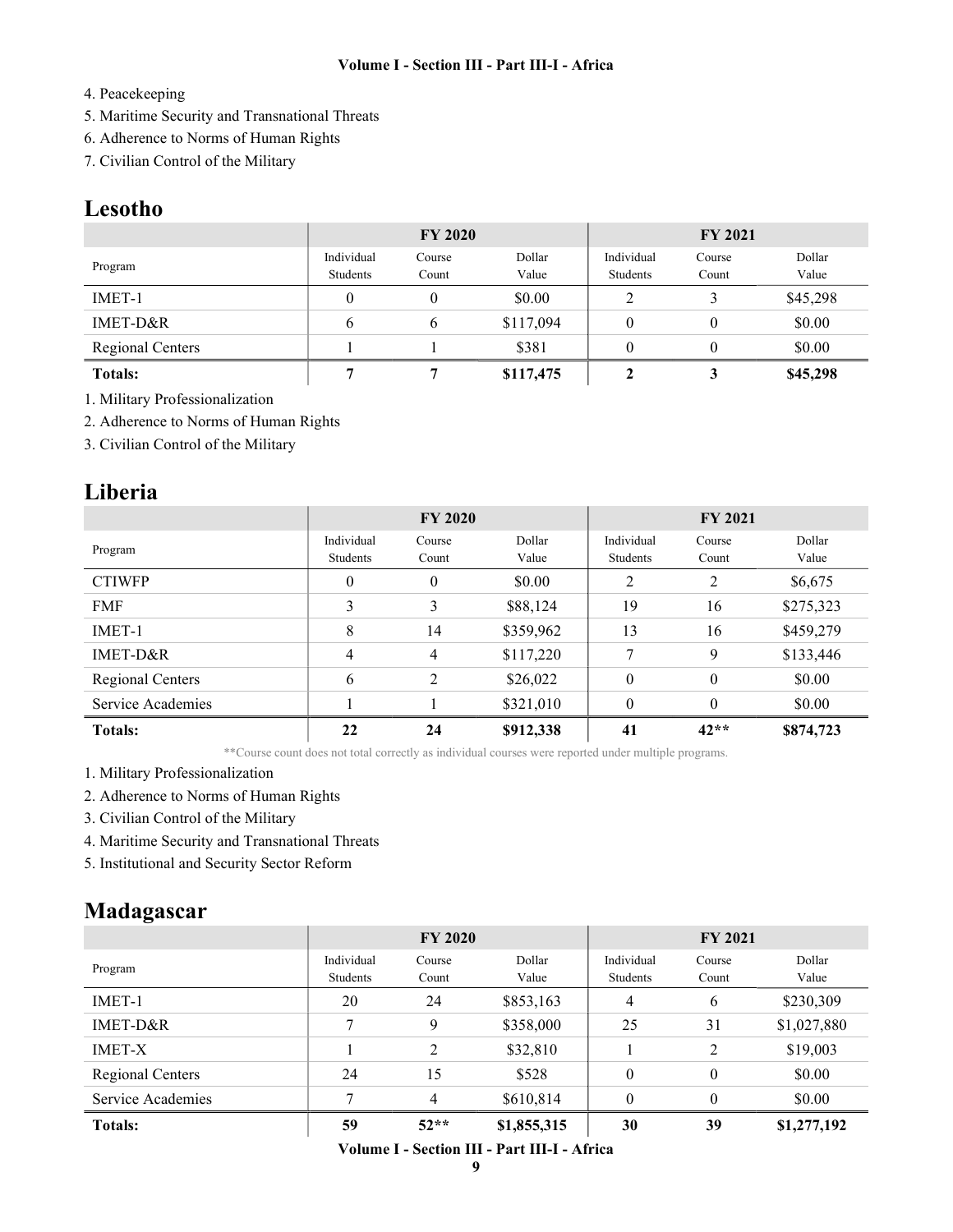\*\*Course count does not total correctly as individual courses were reported under multiple programs.

- 1. Military Professionalization
- 2. Adherence to Norms of Human Rights
- 3. Civilian Control of the Military
- 4. Maritime Security and Transnational Threats

### Malawi

|                  | <b>FY 2020</b>         |                 |                 | <b>FY 2021</b>         |                 |                 |  |
|------------------|------------------------|-----------------|-----------------|------------------------|-----------------|-----------------|--|
| Program          | Individual<br>Students | Course<br>Count | Dollar<br>Value | Individual<br>Students | Course<br>Count | Dollar<br>Value |  |
| <b>CTIWFP</b>    | 7                      | 8               | \$318,842       | 13                     | 9               | \$123,078       |  |
| IMET-1           | 12                     | 26              | \$561,426       | 5                      | 8               | \$192,487       |  |
| IMET-D&R         | 6                      | 7               | \$186,615       | 15                     | 24              | \$587,048       |  |
| <b>IMET-X</b>    |                        | 2               | \$76,786        | $\mathbf{0}$           | $\theta$        | \$0.00          |  |
| <b>NADR</b>      | 79                     | 4               | \$70,489        | $\mathbf{0}$           | $\mathbf{0}$    | \$0.00          |  |
| <b>PKO</b>       | 47                     | 3               | \$143,526       | $\mathbf{0}$           | $\theta$        | \$0.00          |  |
| Regional Centers |                        |                 | \$381           | $\theta$               | $\theta$        | \$0.00          |  |
| <b>Totals:</b>   | 153                    | 51              | \$1,358,065     | 33                     | 41              | \$902,613       |  |

1. Military Professionalization

2. Adherence to Norms of Human Rights

3. Civilian Control of the Military

### Mali

|                  | <b>FY 2020</b>         |                 |                 | <b>FY 2021</b>         |                 |                 |
|------------------|------------------------|-----------------|-----------------|------------------------|-----------------|-----------------|
| Program          | Individual<br>Students | Course<br>Count | Dollar<br>Value | Individual<br>Students | Course<br>Count | Dollar<br>Value |
| <b>CTIWFP</b>    | 8                      | 10              | \$445,149       | $\theta$               | $\theta$        | \$0.00          |
| IMET-1           | 17                     | 34              | \$1,203,234     | 5                      | 5               | \$129,973       |
| IMET-2           |                        |                 | \$10,866        |                        | 2               | \$43,173        |
| <b>PKO</b>       | 140                    | 13              | \$161,054       | $\theta$               | $\theta$        | \$0.00          |
| Regional Centers | 20                     | 12              | \$51,205        | $\theta$               | $\theta$        | \$0.00          |
| <b>Totals:</b>   | 186                    | $68**$          | \$1,871,508     | 6                      | 7               | \$173,146       |

\*\*Course count does not total correctly as individual courses were reported under multiple programs.

1. Military Professionalization

2. Adherence to Norms of Human Rights

3. Civilian Control of the Military

### Mauritania

|               | <b>FY 2020</b>         |                  |                 | <b>FY 2021</b>         |                 |                 |
|---------------|------------------------|------------------|-----------------|------------------------|-----------------|-----------------|
| Program       | Individual<br>Students | Course<br>Count  | Dollar<br>Value | Individual<br>Students | Course<br>Count | Dollar<br>Value |
| <b>CTIWFP</b> | ∍                      | 3                | \$147,966       | 8                      | 9               | \$120,391       |
| IMET-1        | $\theta$               | $\boldsymbol{0}$ | \$0.00          | 3                      | 9               | \$351,175       |
| IMET-D&R      | $\theta$               | $\theta$         | \$0.00          | 5                      | 2               | \$308,845       |
| <b>PKO</b>    | 183                    | 15               | \$254,624       | $\theta$               | 0               | \$0.00          |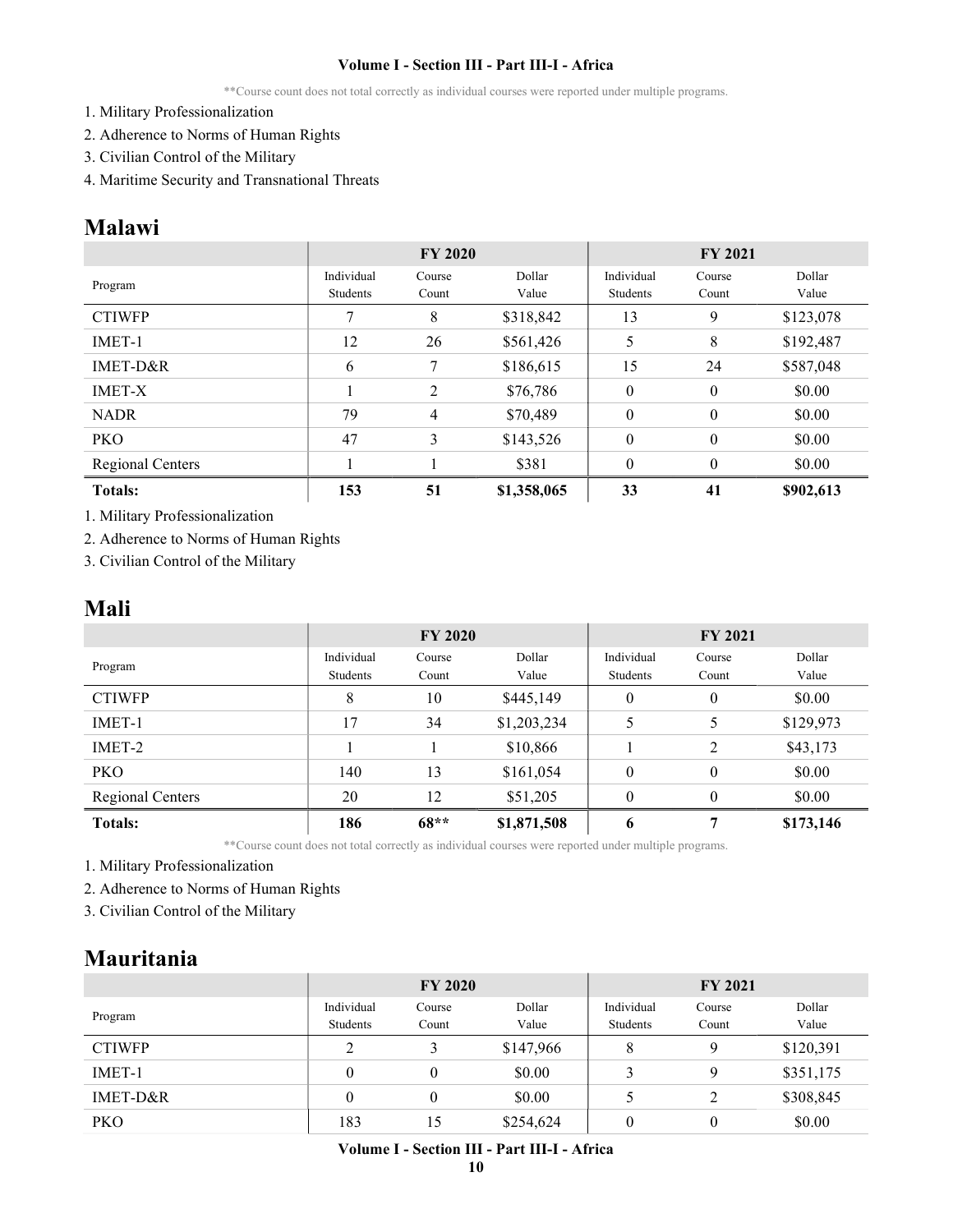| Regional Centers | ے ر |    | \$67,280  |    |    | \$0.00    |
|------------------|-----|----|-----------|----|----|-----------|
| Section 333      |     |    | \$13,023  |    |    | \$0.00    |
| <b>Totals:</b>   | 226 | 28 | \$482,893 | 16 | 20 | \$780,411 |

1. Military Professionalization

2. Adherence to Norms of Human Rights

3. Civilian Control of the Military

4. Border Security and Transnational Threats

5. Peacekeeping

### Mauritius

|                   | <b>FY 2020</b>                |                 |                 | <b>FY 2021</b>         |                 |                 |
|-------------------|-------------------------------|-----------------|-----------------|------------------------|-----------------|-----------------|
| Program           | Individual<br><b>Students</b> | Course<br>Count | Dollar<br>Value | Individual<br>Students | Course<br>Count | Dollar<br>Value |
| <b>CTIWFP</b>     | $\boldsymbol{0}$              | $\theta$        | \$0.00          |                        |                 | \$120           |
| IMET-1            | 10                            | 8               | \$152,947       | 7                      | 5               | \$95,683        |
| $IMET-D&R$        | 3                             | 4               | \$164,029       | 3                      | 3               | \$42,335        |
| Regional Centers  | 10                            | 9               | \$49            | $\theta$               | $\theta$        | \$0.00          |
| Service Academies | ↑                             | $\overline{c}$  | \$184,336       | $\theta$               | $\theta$        | \$0.00          |
| <b>Totals:</b>    | 25                            | 23              | \$501,361       | 11                     | $7**$           | \$138,138       |

\*\*Course count does not total correctly as individual courses were reported under multiple programs.

1. Military Professionalization

2. Adherence to Norms of Human Rights

3. Civilian Control of the Military

### Mozambique

|                  | <b>FY 2020</b>         |                  |                 | <b>FY 2021</b>         |                 |                 |
|------------------|------------------------|------------------|-----------------|------------------------|-----------------|-----------------|
| Program          | Individual<br>Students | Course<br>Count  | Dollar<br>Value | Individual<br>Students | Course<br>Count | Dollar<br>Value |
| Exchange         | 2                      |                  | \$19,400        | $\theta$               | $\mathbf{0}$    | \$0.00          |
| <b>FMF</b>       | $\boldsymbol{0}$       | $\boldsymbol{0}$ | \$0.00          |                        | 2               | \$20,389        |
| IMET-1           | 6                      | 9                | \$204,394       | 10                     | 18              | \$492,697       |
| IMET-2           | 2                      | 4                | \$94,244        | $\mathbf{0}$           | $\mathbf{0}$    | \$0.00          |
| IMET-D&R         | 4                      | 7                | \$158,266       | 7                      | 11              | \$236,583       |
| <b>IMET-X</b>    |                        | 2                | \$47,865        |                        | 2               | \$61,152        |
| Regional Centers | 3                      | 2                | \$13,889        | $\mathbf{0}$           | $\mathbf{0}$    | \$0.00          |
| Section 333      | 11                     |                  | \$62,684        | 2                      | 2               | \$133,434       |
| <b>Totals:</b>   | 29                     | 26               | \$600,742       | 21                     | 35              | \$944,255       |

1. Military Professionalization

2. Adherence to Norms of Human Rights

3. Civilian Control of the Military

4. Maritime Security and Transnational Threats

5. Peacekeeping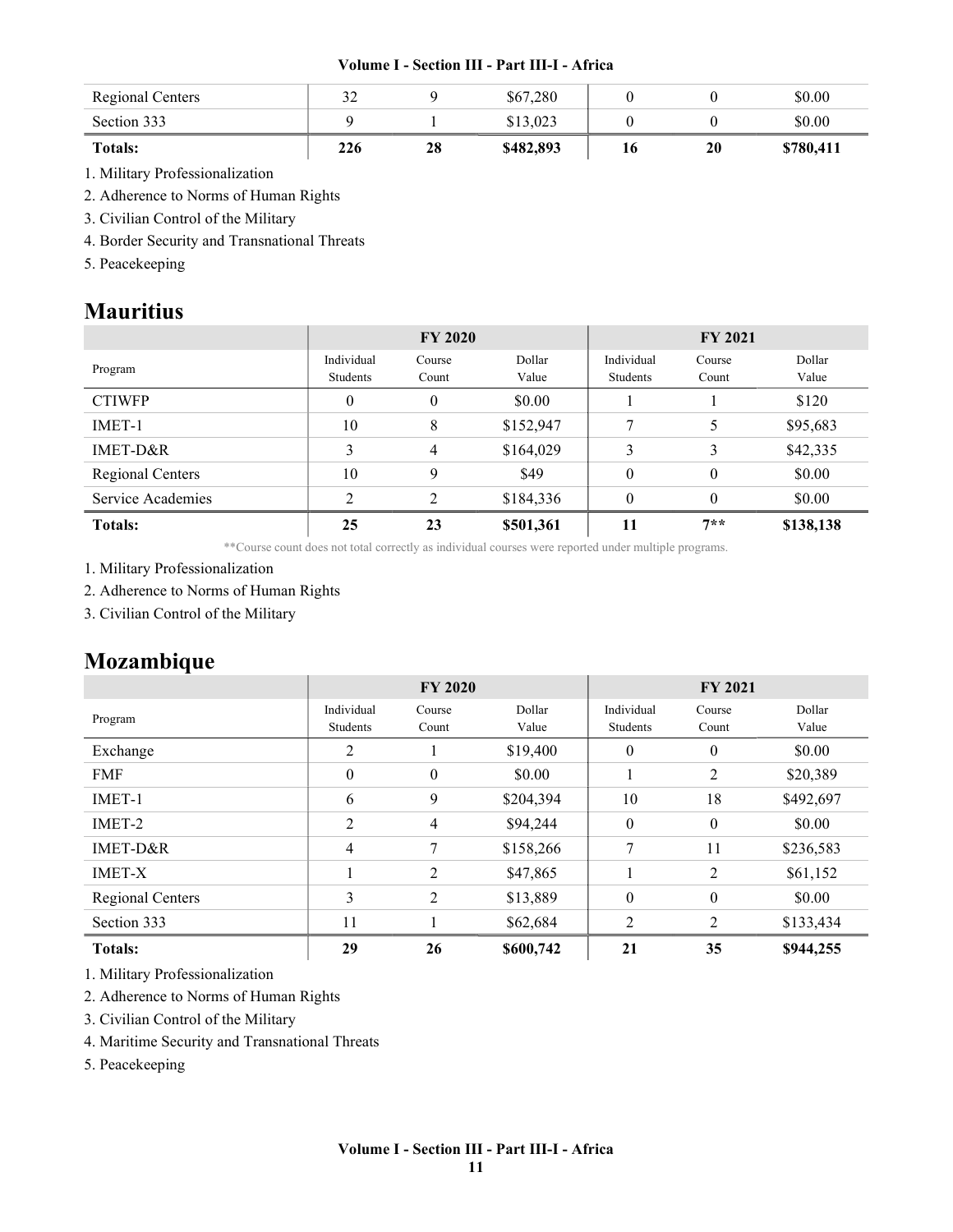# Namibia

|                | <b>FY 2020</b>         |                 |                 | <b>FY 2021</b>         |                 |                 |
|----------------|------------------------|-----------------|-----------------|------------------------|-----------------|-----------------|
| Program        | Individual<br>Students | Course<br>Count | Dollar<br>Value | Individual<br>Students | Course<br>Count | Dollar<br>Value |
| IMET-1         | ∠                      |                 | \$121,624       |                        |                 | \$79,771        |
| IMET-D&R       |                        |                 | \$0.00          |                        |                 | \$64,229        |
| <b>Totals:</b> |                        |                 | \$121,624       |                        |                 | \$144,000       |

1. Military Professionalization

2. Adherence to Norms of Human Rights

3. Civilian Control of the Military

# Niger

|                   | <b>FY 2020</b>         |                  |                 | <b>FY 2021</b>         |                  |                 |
|-------------------|------------------------|------------------|-----------------|------------------------|------------------|-----------------|
| Program           | Individual<br>Students | Course<br>Count  | Dollar<br>Value | Individual<br>Students | Course<br>Count  | Dollar<br>Value |
| <b>CTIWFP</b>     | 6                      | 6                | \$180,331       | 7                      | 8                | \$242,135       |
| <b>FMF</b>        | 28                     | 17               | \$785,625       | 18                     | 15               | \$217,512       |
| <b>FMS</b>        | 45                     | 2                | \$72,151        | $\boldsymbol{0}$       | $\boldsymbol{0}$ | \$0.00          |
| IMET-1            | 28                     | 48               | \$1,422,601     | 13                     | 26               | \$623,997       |
| IMET-D&R          |                        | $\overline{4}$   | \$65,060        | 16                     | 11               | \$257,227       |
| <b>IMET-X</b>     | $\theta$               | $\boldsymbol{0}$ | \$0.00          | 1.                     |                  | \$70,000        |
| <b>PKO</b>        | 277                    | 20               | \$1,077,379     | 12                     | 3                | \$225,145       |
| Regional Centers  | 17                     | 5                | \$79,756        | $\mathbf{0}$           | $\boldsymbol{0}$ | \$0.00          |
| Section 333       | 14                     | 5                | \$158,252       | 4                      | 4                | \$79,428        |
| Service Academies | $\overline{2}$         | $\overline{2}$   | \$169,571       | $\boldsymbol{0}$       | $\boldsymbol{0}$ | \$0.00          |
| <b>Totals:</b>    | 418                    | 109              | \$4,010,726     | 71                     | 68               | \$1,715,444     |

1. Military Professionalization

2. Adherence to Norms of Human Rights

3. Civilian Control of the Military

4. Border Security and Transnational Threats

5. Peacekeeping

# Nigeria

|                  | <b>FY 2020</b>         |                 |                 | <b>FY 2021</b>         |                 |                 |
|------------------|------------------------|-----------------|-----------------|------------------------|-----------------|-----------------|
| Program          | Individual<br>Students | Course<br>Count | Dollar<br>Value | Individual<br>Students | Course<br>Count | Dollar<br>Value |
| <b>CTIWFP</b>    | 13                     | 11              | \$795,025       | 17                     | 13              | \$242,070       |
| <b>FMF</b>       | 10                     | 9               | \$95,334        | 88                     | 38              | \$221,154       |
| <b>FMS</b>       | 6                      | 12              | \$2,040,082     | 79                     | 41              | \$2,587,504     |
| IMET-1           | 38                     | 53              | \$1,115,495     | 33                     | 39              | \$1,083,013     |
| $IMET-D&R$       | 24                     | 27              | \$805,199       | 12                     | 10              | \$257,661       |
| <b>PKO</b>       | 104                    | 6               | \$103,238       | 3                      | 2               | \$65,895        |
| Regional Centers | 20                     | 11              | \$39,145        | $\theta$               | $\mathbf{0}$    | \$0.00          |
| Section 333      | 73                     | 6               | \$171,997       | 17                     | 13              | \$490,810       |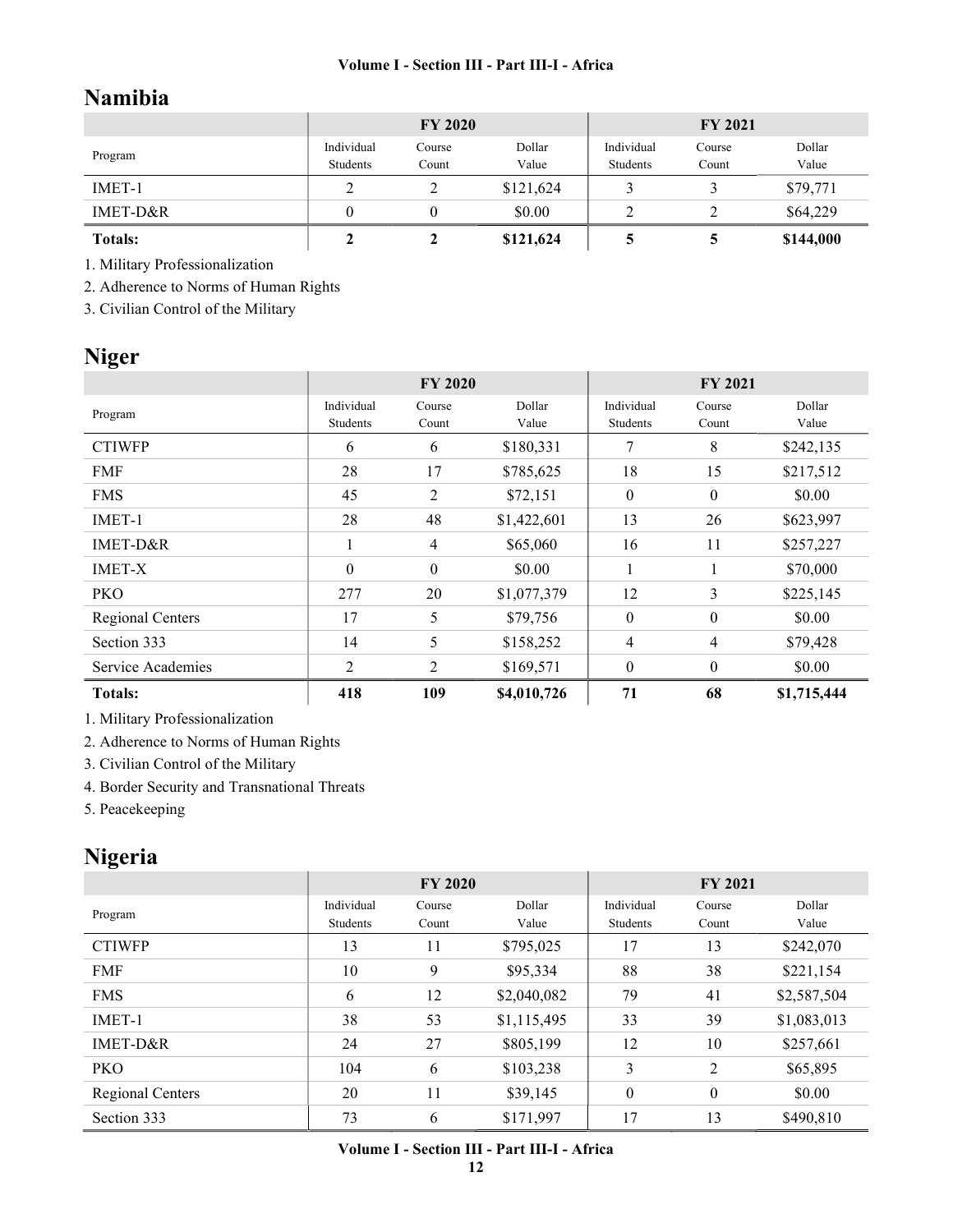| <b>Totals:</b>                  | 288 | $127**$ | \$5,165,515                                                                                                                                                                                                   | $183*$ | $151**$ | \$4,948,107 |
|---------------------------------|-----|---------|---------------------------------------------------------------------------------------------------------------------------------------------------------------------------------------------------------------|--------|---------|-------------|
|                                 |     |         | *Student count does not total correctly as individual students were reported under multiple programs.<br>**Course count does not total correctly as individual courses were reported under multiple programs. |        |         |             |
| 1. Military Professionalization |     |         |                                                                                                                                                                                                               |        |         |             |

- 2. Adherence to Norms of Human Rights
- 3. Civilian Control of the Military
- 4. Peacekeeping

 $\sim$ 

- 5. Maritime Security and Transnational Threats
- 6. Border Security and Transnational Threats
- 7. Institutional and Security Sector Reform

### Rwanda

|                   |            | <b>FY 2020</b> |             | <b>FY 2021</b>   |              |           |
|-------------------|------------|----------------|-------------|------------------|--------------|-----------|
| Program           | Individual | Course         | Dollar      | Individual       | Course       | Dollar    |
|                   | Students   | Count          | Value       | Students         | Count        | Value     |
| <b>CTIWFP</b>     | 2          | 2              | \$22,007    | $\theta$         | $\mathbf{0}$ | \$0.00    |
| IMET-1            | 13         | 21             | \$648,314   | 8                | 15           | \$394,113 |
| IMET-2            |            | $\overline{2}$ | \$61,272    |                  | 2            | \$39,085  |
| $IMET-D&R$        | 5          | 8              | \$246,301   |                  |              | \$18,577  |
| <b>IMET-X</b>     |            | 1              | \$34,080    | $\boldsymbol{0}$ | $\mathbf{0}$ | \$0.00    |
| <b>PKO</b>        | 2137       | 18             | \$587,320   | 15               | 18           | \$376,819 |
| Service Academies | 11         | 8              | \$1,670,844 | $\theta$         | $\theta$     | \$0.00    |
| <b>Totals:</b>    | 2170       | 60             | \$3,270,138 | 25               | 36           | \$828,594 |

1. Military Professionalization

2. Adherence to Norms of Human Rights

- 3. Civilian Control of the Military
- 4. Peacekeeping

## Sao Tome and Principe

|                | <b>FY 2020</b>         |                 |                 | <b>FY 2021</b>         |                 |                 |
|----------------|------------------------|-----------------|-----------------|------------------------|-----------------|-----------------|
| Program        | Individual<br>Students | Course<br>Count | Dollar<br>Value | Individual<br>Students | Course<br>Count | Dollar<br>Value |
| $IMET-1$       |                        | 4               | \$142,926       | 4                      |                 | \$169,180       |
| IMET-D&R       |                        |                 | \$139,116       |                        | 10              | \$294,641       |
| <b>IMET-X</b>  | ↑                      |                 | \$35,580        | $\theta$               | $\theta$        | \$0.00          |
| <b>Totals:</b> | 8                      | 13              | \$317,622       | q                      | 17              | \$463,821       |

1. Military Professionalization

2. Adherence to Norms of Human Rights

3. Civilian Control of the Military

4. Maritime Security and Transnational Threats

## Senegal

|         | <b>FY 2020</b> |        |        | FY 2021    |        |        |  |
|---------|----------------|--------|--------|------------|--------|--------|--|
| Program | Individual     | ourse: | Dollar | Individual | Course | Dollar |  |
|         | Students       | ∵ount  | Value  | Students   | Count  | Value  |  |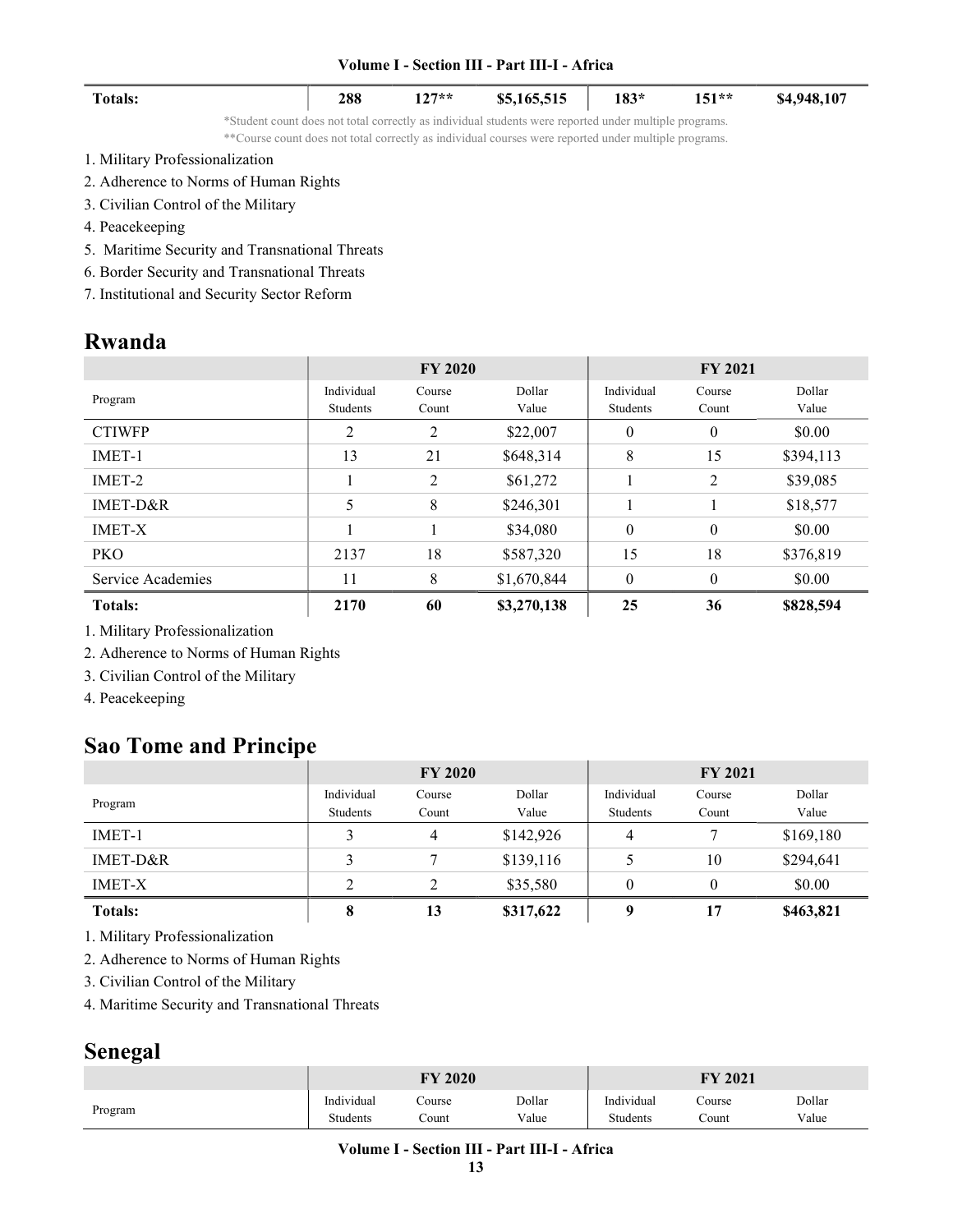| <b>Totals:</b>   | 164 | 85 | \$2,681,757 | 38       | $71**$   | \$2,293,390 |
|------------------|-----|----|-------------|----------|----------|-------------|
| Section 333      | 16  |    | \$493,653   | $\theta$ | $\theta$ | \$0.00      |
| Regional Centers | 18  |    | \$72,949    | $\theta$ | $\theta$ | \$0.00      |
| <b>PKO</b>       | 89  | 12 | \$375,864   | 7        | 8        | \$217,424   |
| IMET-D&R         | 4   | 8  | \$181,747   | 12       | 22       | \$585,348   |
| IMET-1           | 25  | 49 | \$1,319,467 | 13       | 34       | \$1,267,748 |
| <b>HMA</b>       | 8   |    | \$158,296   | $\theta$ | 0        | \$0.00      |
| <b>CTIWFP</b>    | 4   |    | \$79,781    | 6        | 8        | \$222,870   |
|                  |     |    |             |          |          |             |

\*\*Course count does not total correctly as individual courses were reported under multiple programs.

- 1. Military Professionalization
- 2. Peacekeeping
- 3. Border Security and Transnational Threats
- 4. Adherence to Norms of Human Rights
- 5. Civilian Control of the Military
- 6. Maritime Security and Transnational Threats

# Seychelles

|                         | <b>FY 2020</b>         |                 |                 | <b>FY 2021</b>         |                 |                 |
|-------------------------|------------------------|-----------------|-----------------|------------------------|-----------------|-----------------|
| Program                 | Individual<br>Students | Course<br>Count | Dollar<br>Value | Individual<br>Students | Course<br>Count | Dollar<br>Value |
| <b>CTIWFP</b>           |                        |                 | \$13,155        | $\boldsymbol{0}$       | $\theta$        | \$0.00          |
| IMET-1                  |                        | $\overline{2}$  | \$13,477        | 6                      | 5               | \$79,477        |
| IMET-D&R                | $\theta$               | $\theta$        | \$0.00          | 3                      | 3               | \$219,592       |
| <b>Regional Centers</b> |                        |                 | \$98            | $\boldsymbol{0}$       | $\theta$        | \$0.00          |
| <b>Totals:</b>          |                        | 4               | \$26,730        | 9                      | $7**$           | \$299,069       |

\*\*Course count does not total correctly as individual courses were reported under multiple programs.

- 1. Military Professionalization
- 2. Adherence to Norms of Human Rights
- 3. Civilian Control of the Military
- 4. Maritime Security and Transnational Threats

### Sierra Leone

|                         | <b>FY 2020</b>         |                 |                 | <b>FY 2021</b>         |                 |                 |
|-------------------------|------------------------|-----------------|-----------------|------------------------|-----------------|-----------------|
| Program                 | Individual<br>Students | Course<br>Count | Dollar<br>Value | Individual<br>Students | Course<br>Count | Dollar<br>Value |
| <b>CTIWFP</b>           |                        | 6               | \$157,179       | 7                      | 7               | \$81,292        |
| $IMET-1$                | 32                     | 34              | \$1,003,722     | 9                      | 12              | \$247,184       |
| IMET-2                  |                        | 2               | \$52,265        | $\mathbf{0}$           | $\mathbf{0}$    | \$0.00          |
| IMET-D&R                | 6                      | 6               | \$167,908       | 13                     | 17              | \$335,533       |
| <b>IMET-X</b>           |                        |                 | \$28,013        | $\mathbf{0}$           | $\mathbf{0}$    | \$0.00          |
| <b>PKO</b>              | 18                     | 5               | \$34,270        | $\theta$               | $\theta$        | \$0.00          |
| <b>Regional Centers</b> | 8                      | 6               | \$12,982        | $\theta$               | $\Omega$        | \$0.00          |
| <b>Totals:</b>          | 71                     | $59**$          | \$1,456,339     | 29                     | 36              | \$664,009       |

\*\*Course count does not total correctly as individual courses were reported under multiple programs.

1. Military Professionalization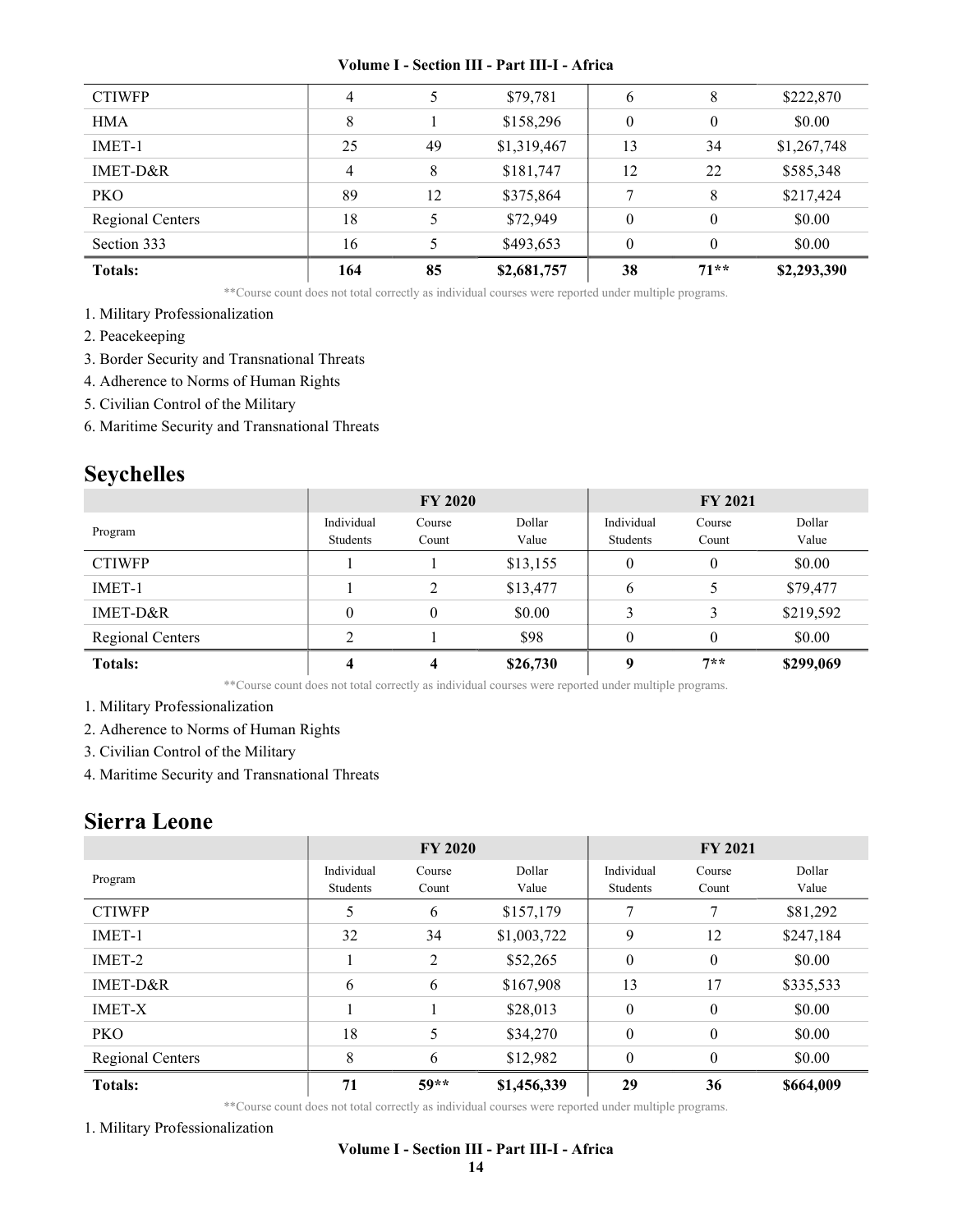- 2. Adherence to Norms of Human Rights
- 3. Civilian Control of the Military
- 4. Maritime Security and Transnational Threats
- 5. Peacekeeping

### Somalia

|                  | <b>FY 2020</b>         |                 |                 | <b>FY 2021</b>         |                  |                 |
|------------------|------------------------|-----------------|-----------------|------------------------|------------------|-----------------|
| Program          | Individual<br>Students | Course<br>Count | Dollar<br>Value | Individual<br>Students | Course<br>Count  | Dollar<br>Value |
| <b>CTIWFP</b>    |                        | 2               | \$132,973       | 4                      | 5                | \$213,330       |
| IMET-1           | $\overline{2}$         | 4               | \$99,533        | 5                      | 7                | \$176,000       |
| IMET-2           |                        |                 | \$14,404        | 3                      | 7                | \$172,962       |
| <b>PKO</b>       | 580                    | 9               | \$647,582       | 11                     | 9                | \$103,356       |
| Regional Centers | 2                      |                 | \$3,649         | $\theta$               | $\boldsymbol{0}$ | \$0.00          |
| Section 333      | 153                    | 6               | \$860,155       | 6                      | 6                | \$635,451       |
| <b>Totals:</b>   | 739                    | 23              | \$1,758,296     | 29                     | 34               | \$1,301,099     |

1. Military Professionalization

2. National Territorial Defense

3. Border Security and Transnational Threats

4. Adherence to Norms of Human Rights

5. Civilian Control of the Military

### South Africa

|                         | <b>FY 2020</b>         |                 |                 | <b>FY 2021</b>         |                 |                 |
|-------------------------|------------------------|-----------------|-----------------|------------------------|-----------------|-----------------|
| Program                 | Individual<br>Students | Course<br>Count | Dollar<br>Value | Individual<br>Students | Course<br>Count | Dollar<br>Value |
| <b>CTIWFP</b>           | 0                      | $\theta$        | \$0.00          | 3                      |                 | \$74,226        |
| IMET-1                  | 10                     | 11              | \$391,501       | 8                      | 9               | \$370,935       |
| IMET-D&R                | 0                      | $\theta$        | \$0.00          | 6                      | 3               | \$164,932       |
| <b>Regional Centers</b> |                        | 3               | \$22,413        | $\theta$               | $\theta$        | \$0.00          |
| <b>Totals:</b>          | 15                     | 14              | \$413,914       | 17                     | $14**$          | \$610,093       |

\*\*Course count does not total correctly as individual courses were reported under multiple programs.

1. Military Professionalization

2. Adherence to Norms of Human Rights

- 3. Civilian Control of the Military
- 4. Response to Humanitarian and Natural Disasters
- 5. Peacekeeping

### Sudan

|                  | <b>FY 2020</b>         |                 |                 | <b>FY 2021</b>         |                 |                 |
|------------------|------------------------|-----------------|-----------------|------------------------|-----------------|-----------------|
| Program          | Individual<br>Students | Course<br>Count | Dollar<br>Value | Individual<br>Students | Course<br>Count | Dollar<br>Value |
| Regional Centers |                        |                 | \$1,728         |                        |                 | \$0.00          |
| <b>Totals:</b>   |                        |                 | \$1,728         |                        |                 | \$0.00          |

1. Military Professionalization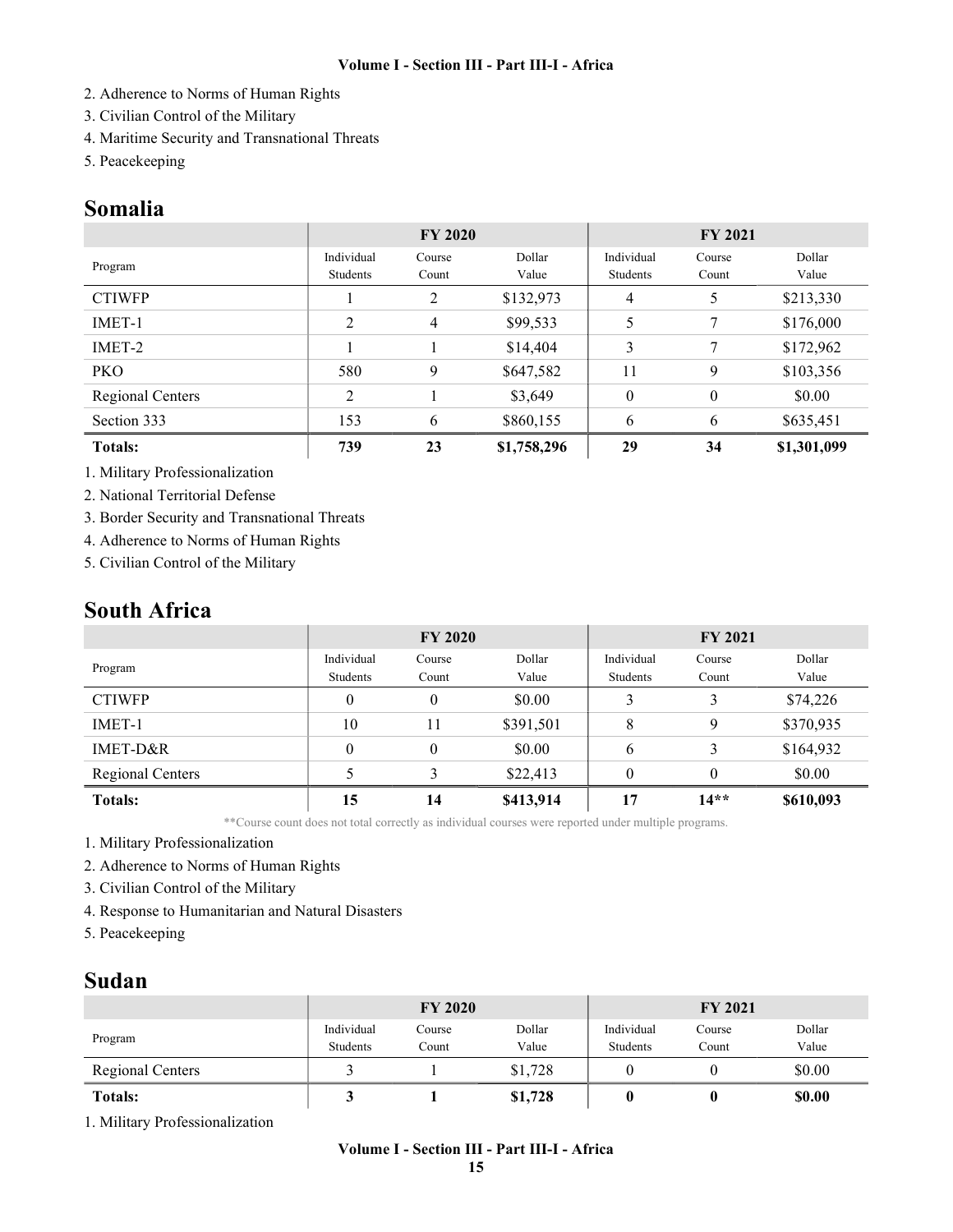# Swaziland

|                | <b>FY 2020</b>         |                 |                 | <b>FY 2021</b>         |                 |                 |
|----------------|------------------------|-----------------|-----------------|------------------------|-----------------|-----------------|
| Program        | Individual<br>Students | Course<br>Count | Dollar<br>Value | Individual<br>Students | Course<br>Count | Dollar<br>Value |
| IMET-1         |                        |                 | \$169,544       |                        | ∠               | \$48,695        |
| IMET-D&R       |                        |                 | \$0.00          |                        |                 | \$99,274        |
| <b>Totals:</b> |                        | O               | \$169,544       |                        |                 | \$147,969       |

1. Military Professionalization

2. Adherence to Norms of Human Rights

3. Civilian Control of the Military

# Tanzania, United Republic of

|                         |                        | <b>FY 2020</b>   |                 | <b>FY 2021</b>         |                  |                 |
|-------------------------|------------------------|------------------|-----------------|------------------------|------------------|-----------------|
| Program                 | Individual<br>Students | Course<br>Count  | Dollar<br>Value | Individual<br>Students | Course<br>Count  | Dollar<br>Value |
| <b>CTIWFP</b>           | 3                      | 4                | \$195,649       | 5                      | 6                | \$93,859        |
| <b>GSCF</b>             | $\theta$               | $\boldsymbol{0}$ | \$0.00          | $\boldsymbol{0}$       | $\theta$         | \$0.00          |
| IMET-1                  | 10                     | 13               | \$685,962       | 7                      | 23               | \$810,360       |
| IMET-2                  | 2                      | 3                | \$163,248       |                        | 2                | \$43,173        |
| $IMET-D&R$              | 3                      | 4                | \$118,471       | $\overline{4}$         | 3                | \$224,328       |
| <b>INCLE</b>            | 19                     |                  | \$100,852       | $\mathbf{0}$           | $\mathbf{0}$     | \$0.00          |
| <b>PKO</b>              | 91                     | 4                | \$363,672       | $\theta$               | $\theta$         | \$0.00          |
| <b>Regional Centers</b> | 3                      |                  | \$20,142        | $\boldsymbol{0}$       | $\mathbf{0}$     | \$0.00          |
| Section 333             | $\boldsymbol{0}$       | $\boldsymbol{0}$ | \$0.00          | 2                      | 2                | \$126,216       |
| Service Academies       |                        |                  | \$321,010       | $\boldsymbol{0}$       | $\boldsymbol{0}$ | \$0.00          |
| <b>Totals:</b>          | 132                    | 31               | \$1,969,006     | 19                     | 36               | \$1,297,936     |

1. Military Professionalization

2. Adherence to Norms of Human Rights

3. Civilian Control of the Military

4. Peacekeeping

5. Maritime Security and Transnational Threats

6. Border Security and Transnational Threats

## Togo

|                     | <b>FY 2020</b>         |                  |                 | <b>FY 2021</b>         |                 |                 |
|---------------------|------------------------|------------------|-----------------|------------------------|-----------------|-----------------|
| Program             | Individual<br>Students | Course<br>Count  | Dollar<br>Value | Individual<br>Students | Course<br>Count | Dollar<br>Value |
| <b>CTIWFP</b>       |                        |                  | \$2,393         |                        |                 | \$27,913        |
| IMET-1              | 3                      | 3                | \$171,477       | 3                      | 8               | \$219,315       |
| IMET-2              |                        |                  | \$83,913        | $\mathbf{0}$           | $\mathbf{0}$    | \$0.00          |
| $IMET-D&R$          | $\theta$               | $\boldsymbol{0}$ | \$0.00          | 7                      | 10              | \$219,403       |
| <b>IMET-X</b>       |                        | 2                | \$62,803        |                        |                 | \$33,694        |
| Misc DoD/DoS Non-SA | 32                     |                  | \$139,520       | $\theta$               | $\theta$        | \$0.00          |
| <b>PKO</b>          | 21                     | 6                | \$34,370        | $\boldsymbol{0}$       | $\theta$        | \$0.00          |